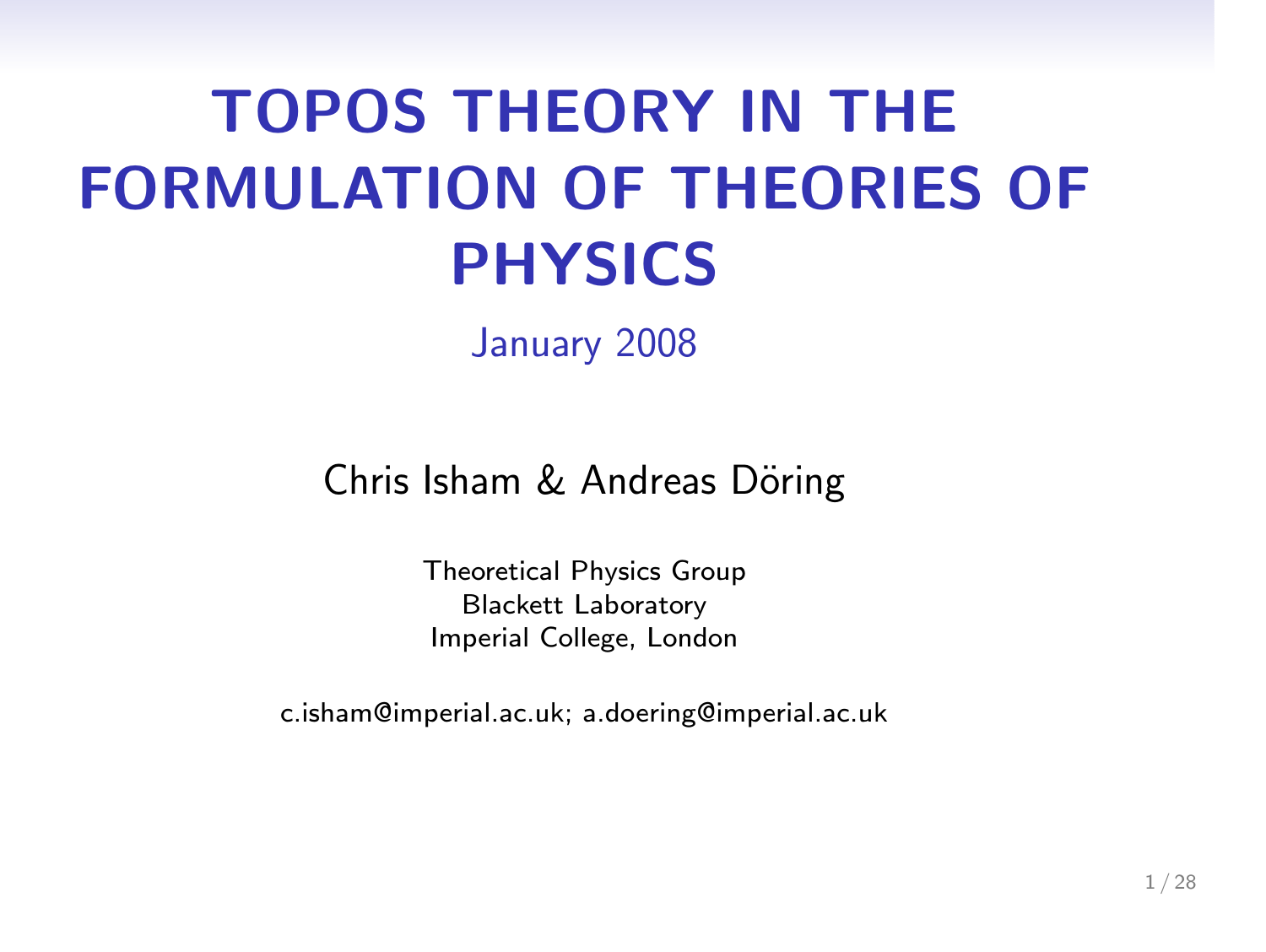# I. The Challenge of Quantum Gravity

Still a major issue in modern theoretical physics. It raises deep problems of both a mathematical and a philosophical kind.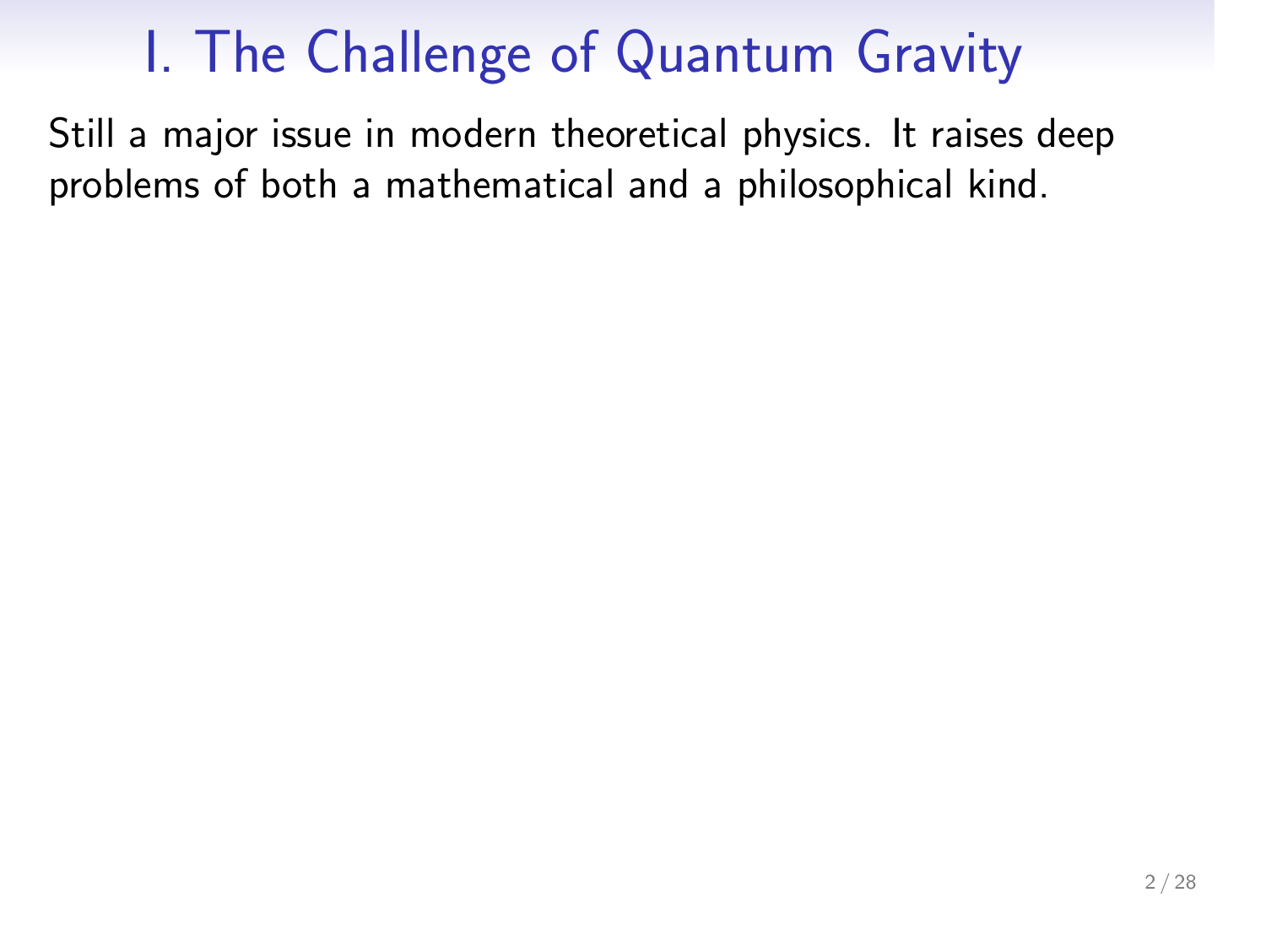# I. The Challenge of Quantum Gravity

Still a major issue in modern theoretical physics. It raises deep problems of both a mathematical and a philosophical kind.

- 1. General Relativity:
	- Space-time is represented by a differentiable manifold
	- GR is the ultimate classical/realist theory!
	- But: 'reality of space/time points' is very dubious.
		- $\mathrm{Diff}(M)$  invariance/covariance.
		- Use of IR: a highly abstract concept.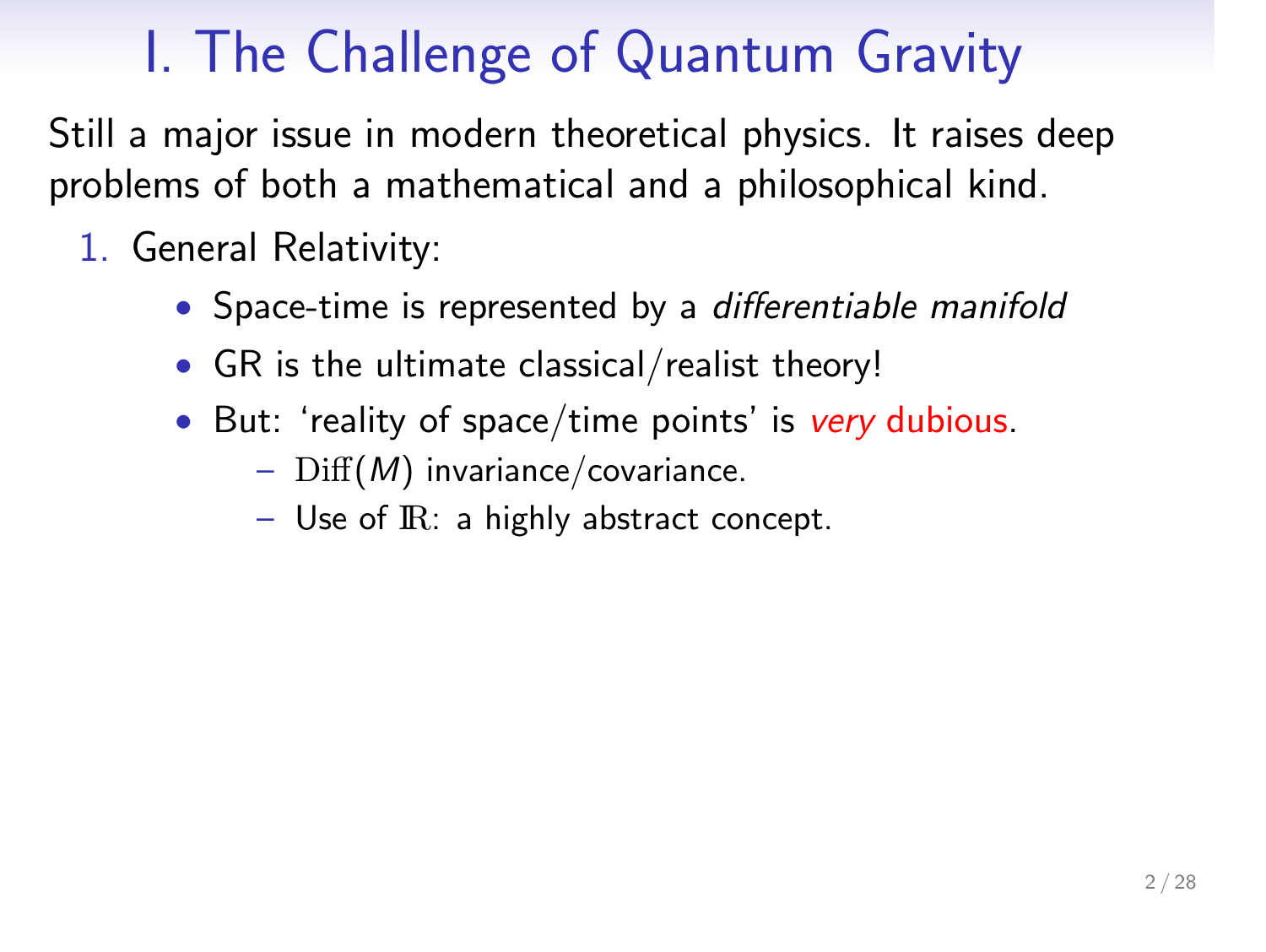# I. The Challenge of Quantum Gravity

Still a major issue in modern theoretical physics. It raises deep problems of both a mathematical and a philosophical kind.

- 1. General Relativity:
	- Space-time is represented by a differentiable manifold
	- GR is the ultimate classical/realist theory!
	- But: 'reality of space/time points' is very dubious.
		- $\mathrm{Diff}(M)$  invariance/covariance.
			- Use of IR: a highly abstract concept.
- 2. Quantum theory:
	- Normally works within a fixed, background space-time.
	- Interpretation is 'instrumentalist': what would happen if a measurement is made.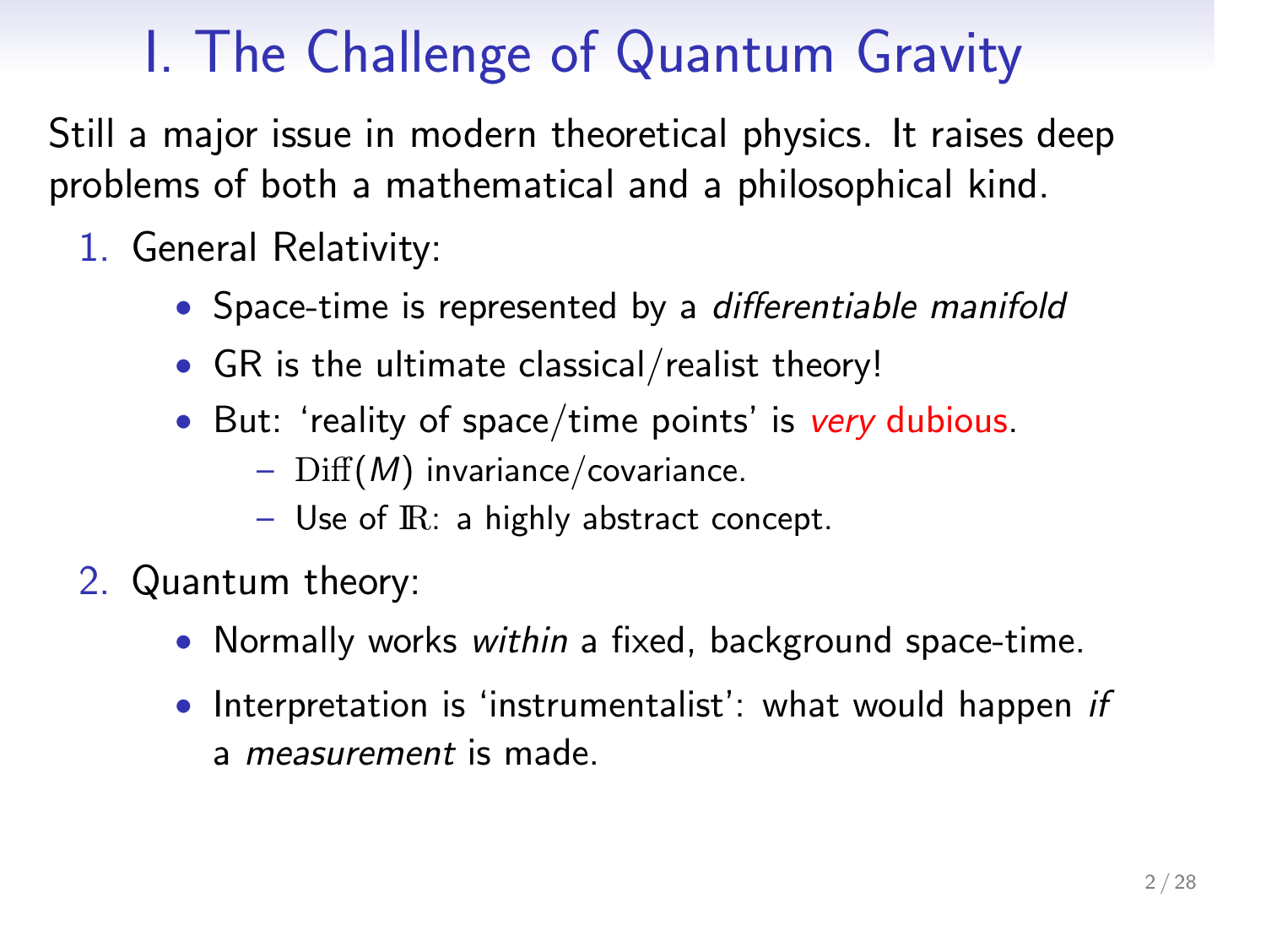# I. The Challenge of Quantum Gravity

Still a major issue in modern theoretical physics. It raises deep problems of both a mathematical and a philosophical kind.

- 1. General Relativity:
	- Space-time is represented by a differentiable manifold
	- GR is the ultimate classical/realist theory!
	- But: 'reality of space/time points' is very dubious.
		- $\mathrm{Diff}(M)$  invariance/covariance.
			- Use of IR: a highly abstract concept.
- 2. Quantum theory:
	- Normally works within a fixed, background space-time.
	- Interpretation is 'instrumentalist': what would happen if a measurement is made.

How can this be applied to space and time themselves?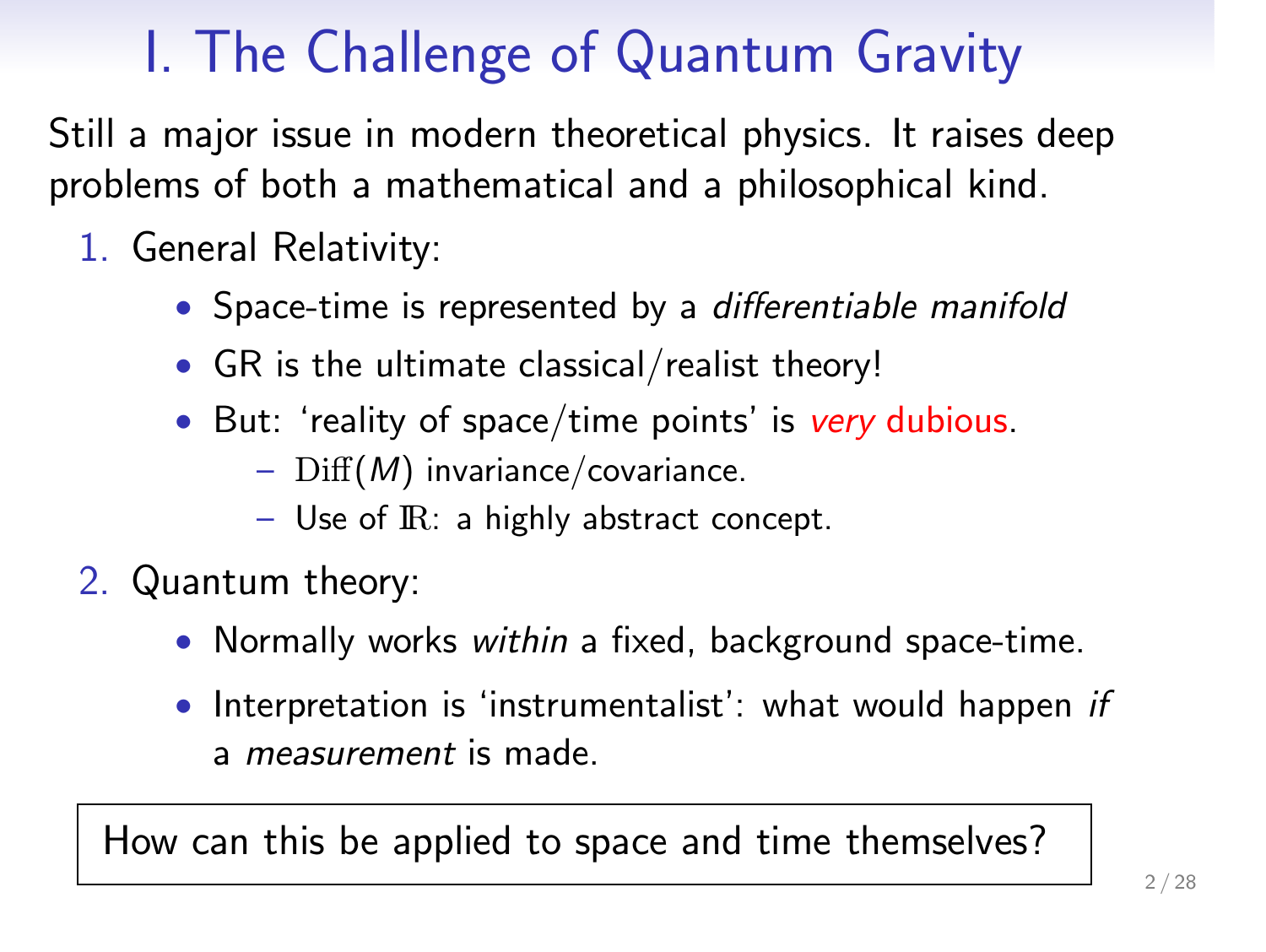## The Unholy Trinity

### The triangle of

real-world data  $\leftrightarrow$  mathematics  $\leftrightarrow$  conceptual framework underpins all theoretical physics.

But: in QG, the first is largely missing. Consequently:

- Would we recognise the 'correct' theory if we saw it?
- What makes any particular idea a 'good' one?
	- Appointments and promotions
	- Getting research grants

### In practice:

- Work by analogy with other theories (e.g., QFT)
- Indulge in one's personal mathematical interests and philosophical prejudices:-)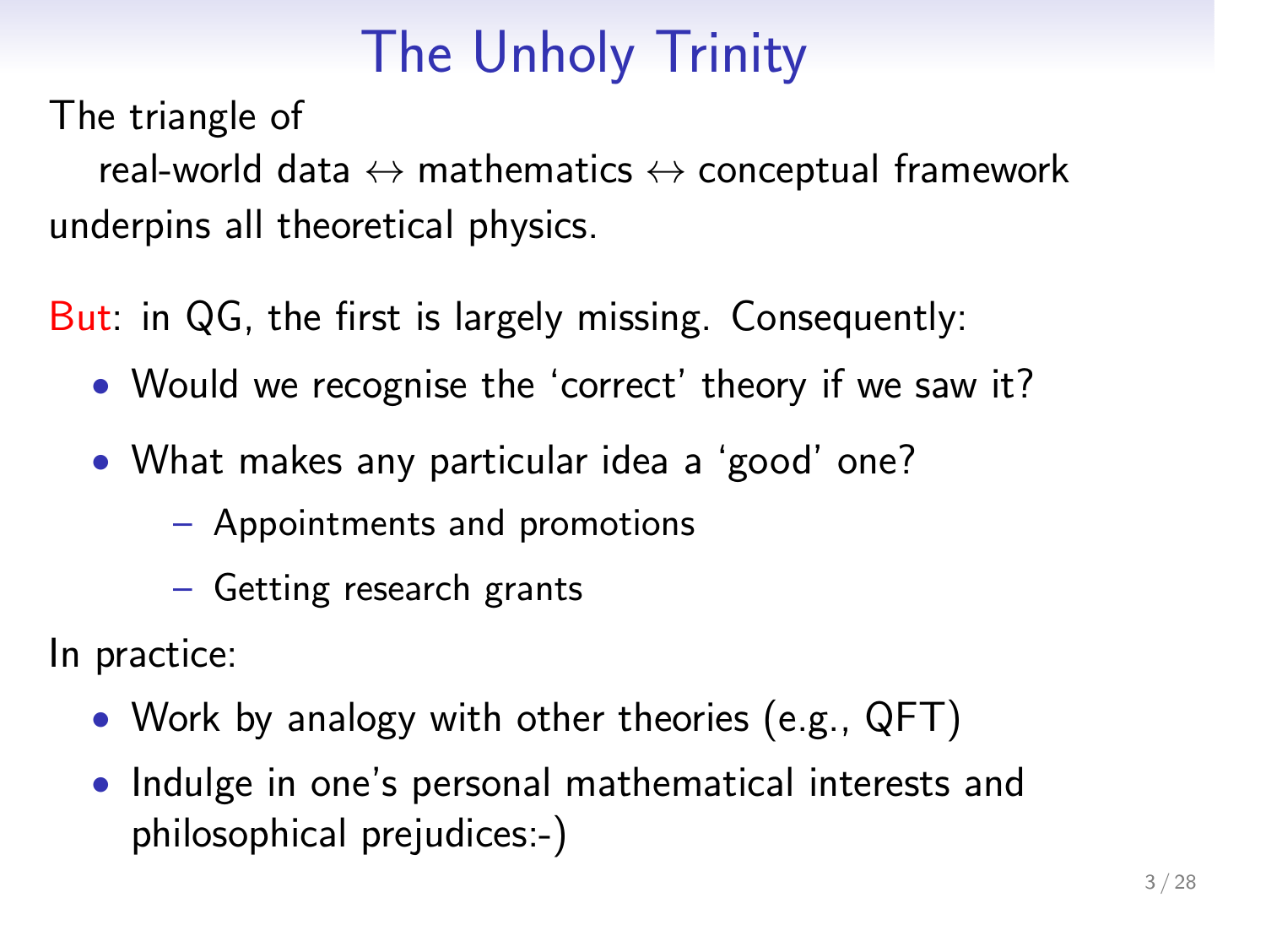## The Planck Length

Presumably something dramatic happens to the nature of space and time at  $L_P := \sqrt{\frac{G\hbar}{c^3}} \simeq 10^{-35} m \simeq 10^{-42}$  secs.

- Main QG programmes are string theory and loop quantum gravity. Both negate idea of 'points' in space & time.
- Suggests we need a non-manifold model of space-time. Consider models of space-time without points: a locale?

But: It is often asserted that classical space and time will 'emerge' from the correct QG formalism in some limit.

Thus a fundamental theory may (i) have no intrinsic reference to spatio-temporal concepts; and (ii) the spatio-temporal concepts that emerge from it may be non-standard.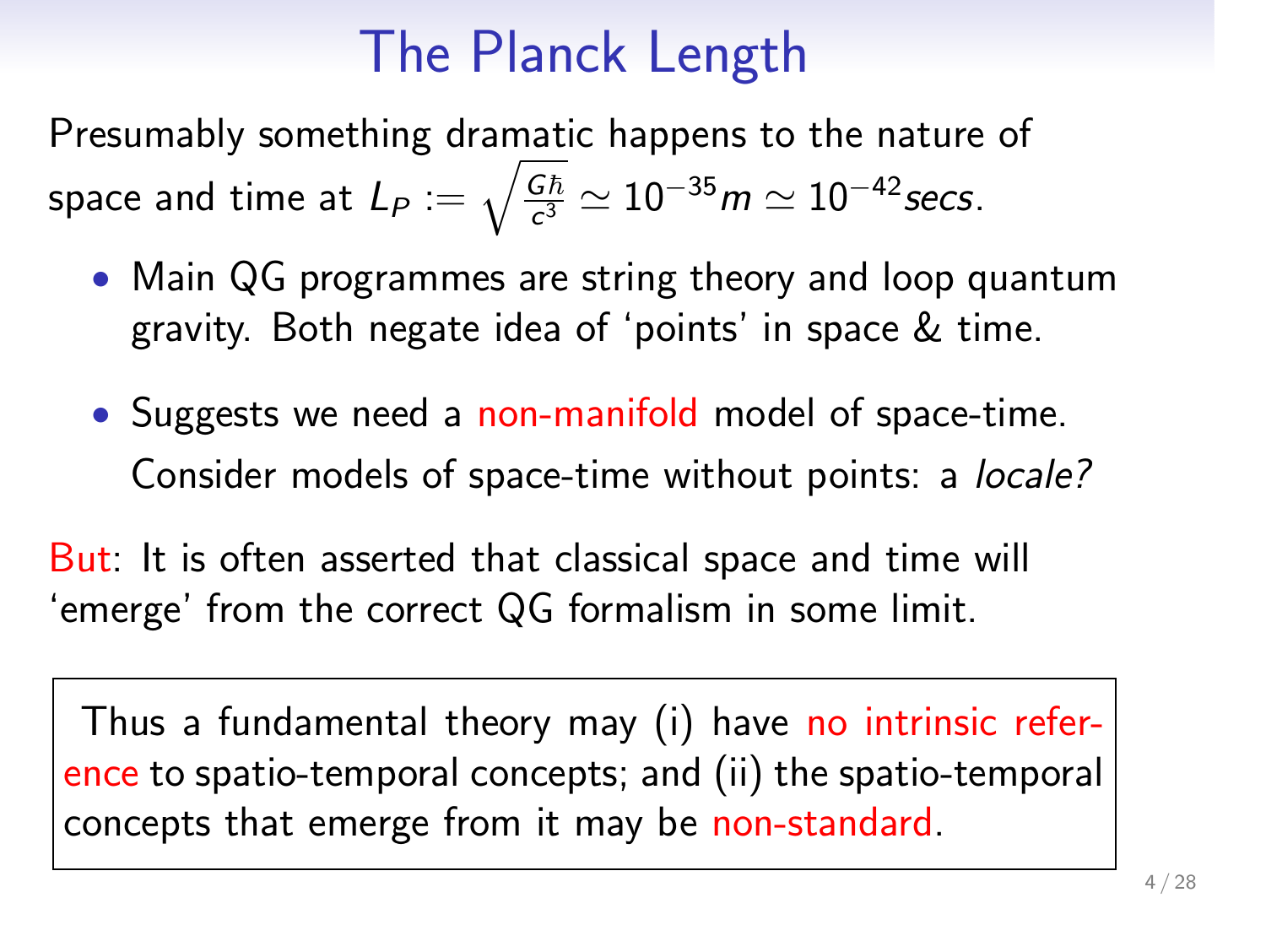# The Status of Standard Quantum Theory

What is the status of using standard quantum theory in QG?

String theory and LQG both assume this!

Two particular issues: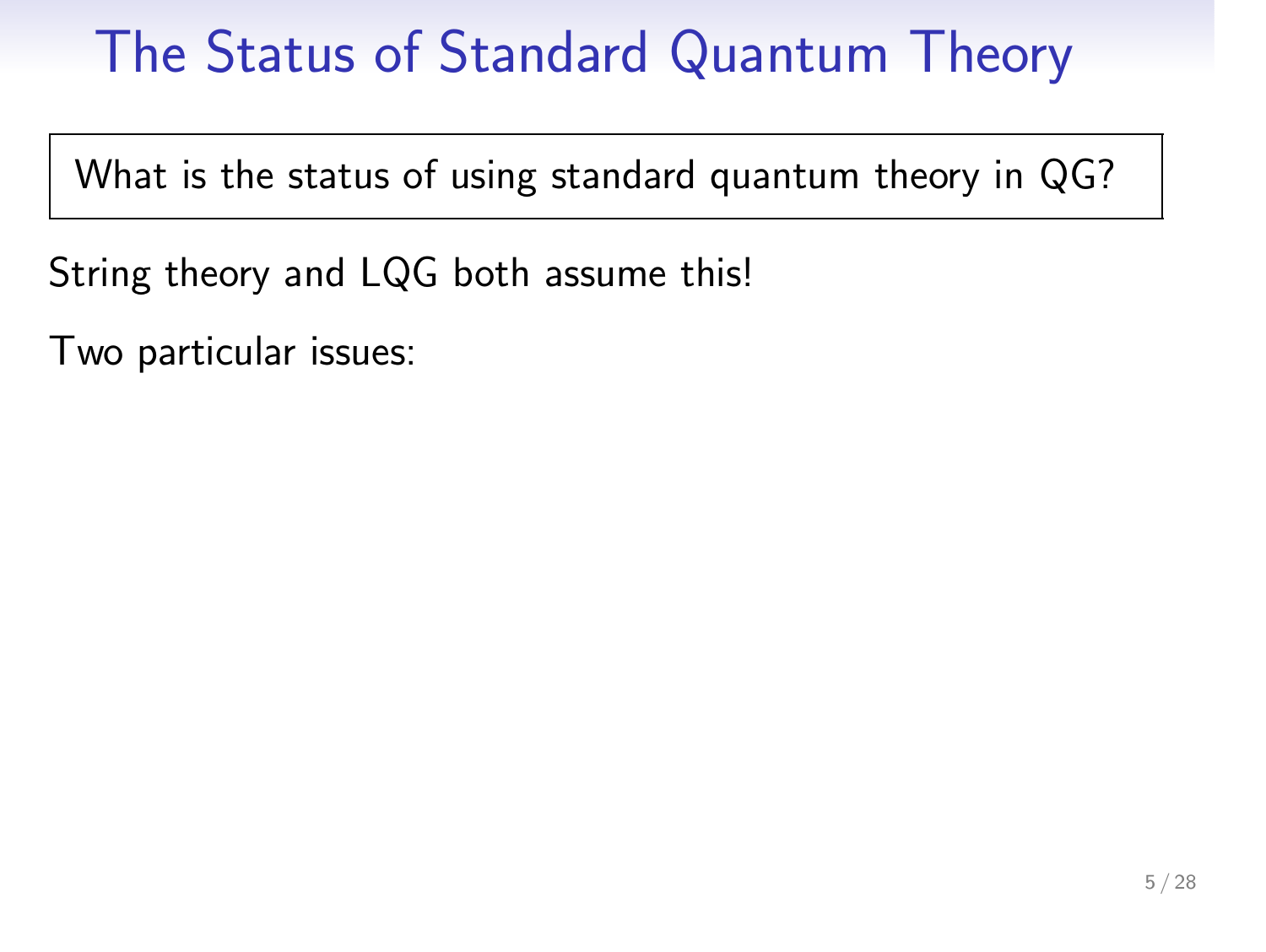# The Status of Standard Quantum Theory

What is the status of using standard quantum theory in QG?

String theory and LQG both assume this!

Two particular issues:

1. The a priori use of real numbers:

 $\mathbb C$  and  $\mathbb R$  are used in all standard formulations of quantum theory: Hilbert spaces, C∗-algebras, deformation quantisation, geometric quantisation, quantum logic, (formal) path integrals, . . .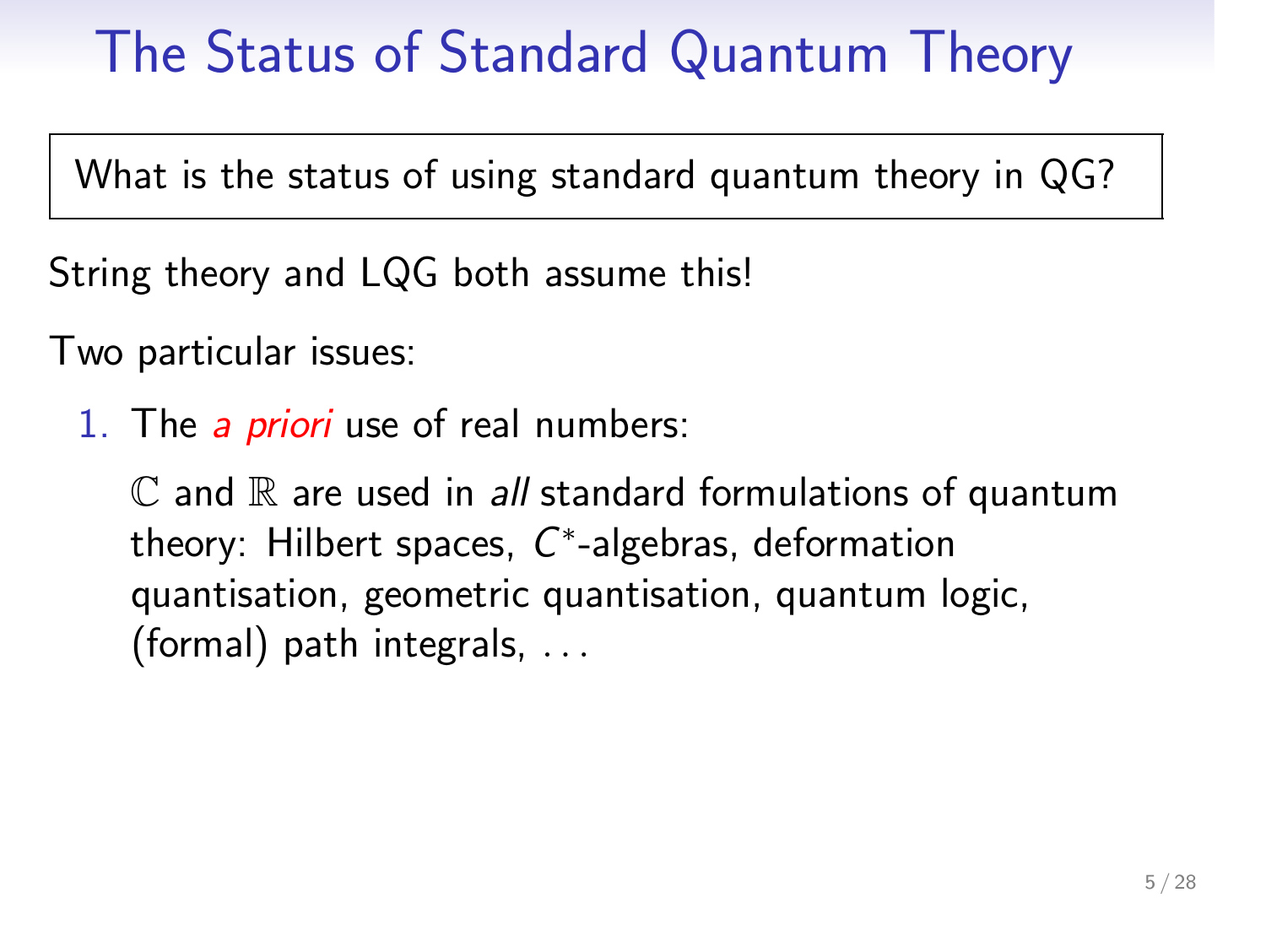## The Status of Standard Quantum Theory

What is the status of using standard quantum theory in QG?

String theory and LQG both assume this!

Two particular issues:

1. The a priori use of real numbers:

 $\mathbb C$  and  $\mathbb R$  are used in all standard formulations of quantum theory: Hilbert spaces, C∗-algebras, deformation quantisation, geometric quantisation, quantum logic, (formal) path integrals, . . .

2. Interpretational: *instrumentalism* versus realism.

We want to talk about 'the way things are' in regard to space and time.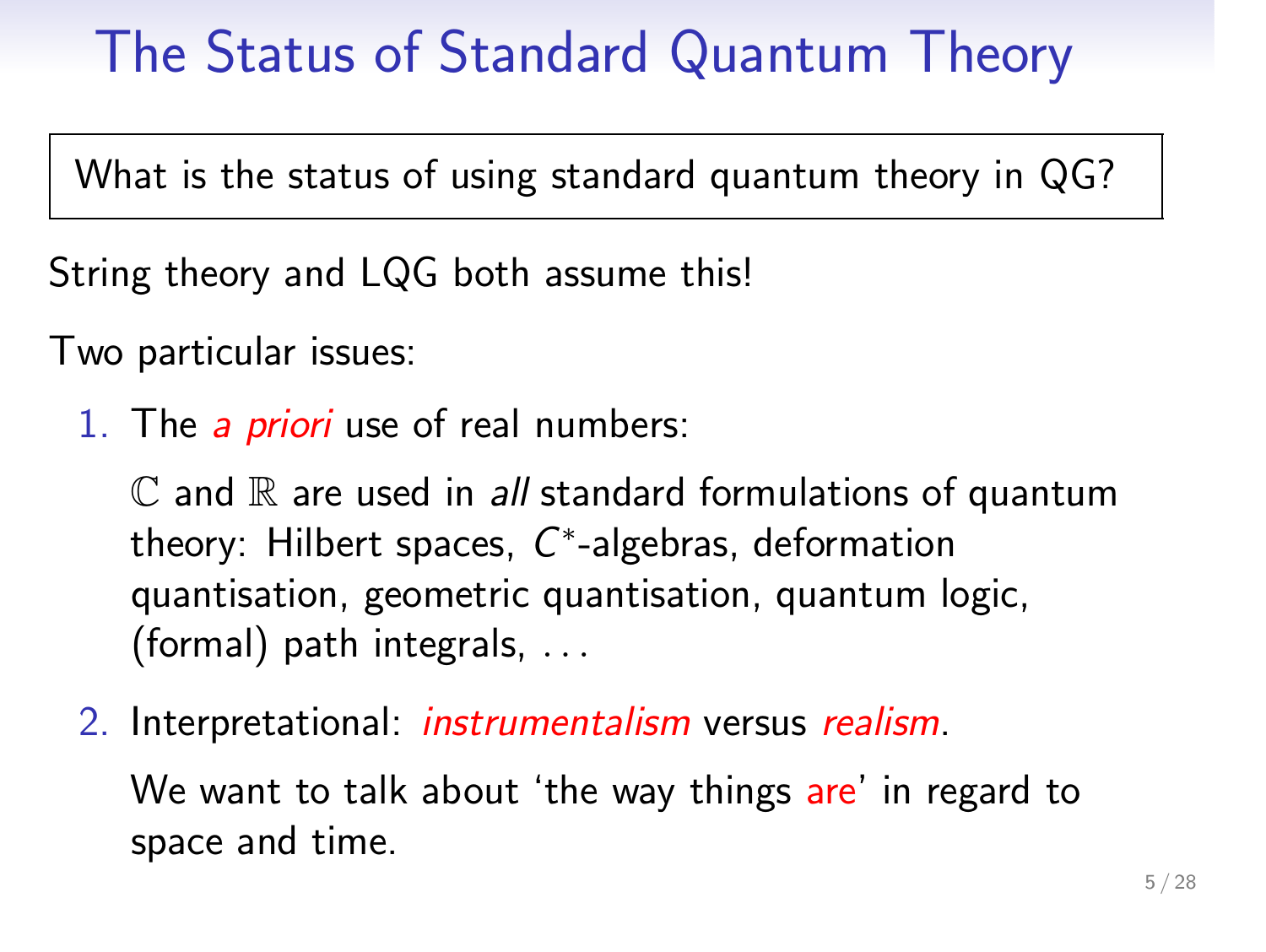# II. Problem of Real Numbers in QG-related QT

### 1. The Role of Real Numbers in Physics

Real numbers arise in conventional theories of physics in three different (but related) ways: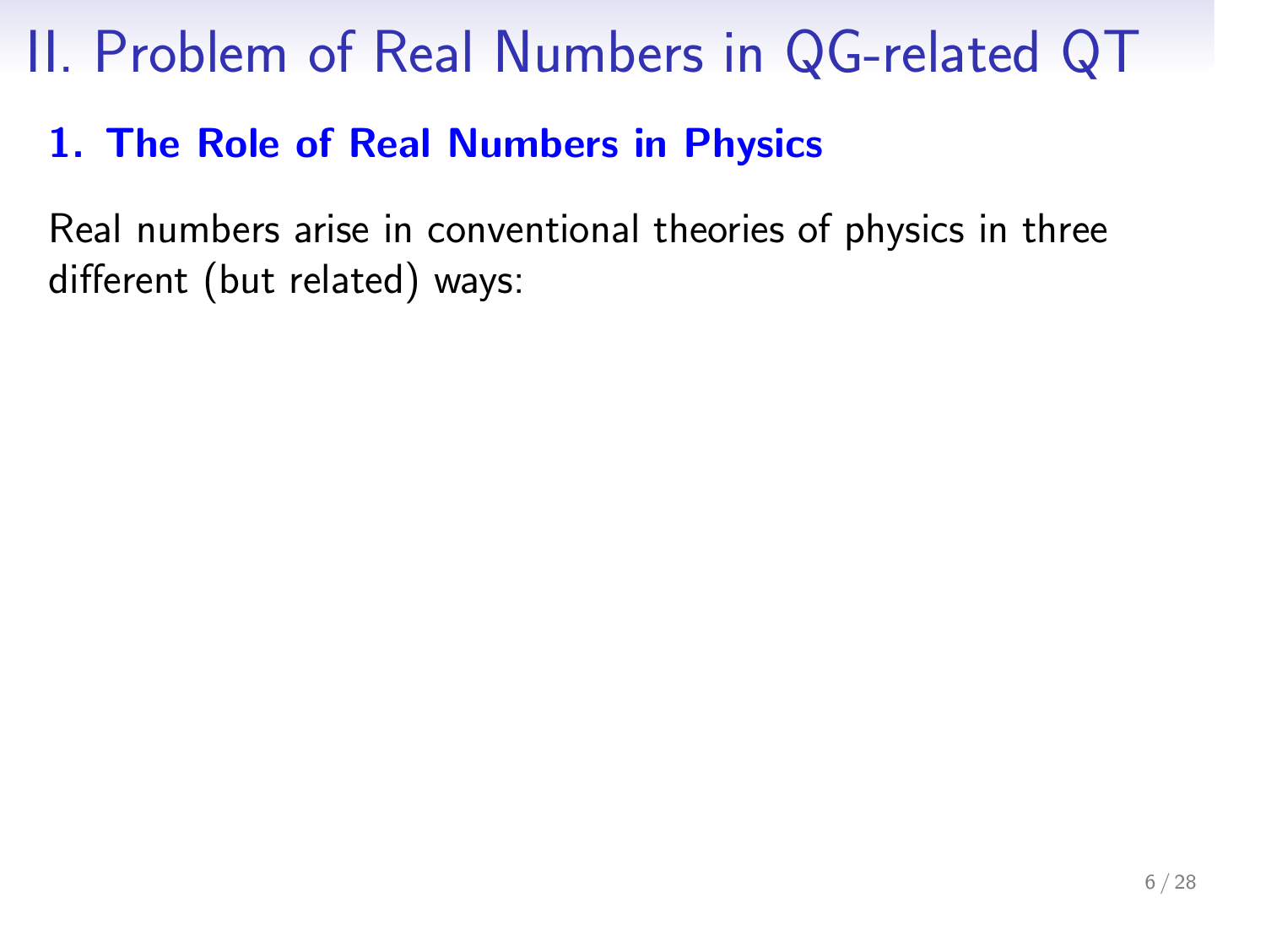# II. Problem of Real Numbers in QG-related QT

### 1. The Role of Real Numbers in Physics

Real numbers arise in conventional theories of physics in three different (but related) ways:

(i) as the values of physical quantities;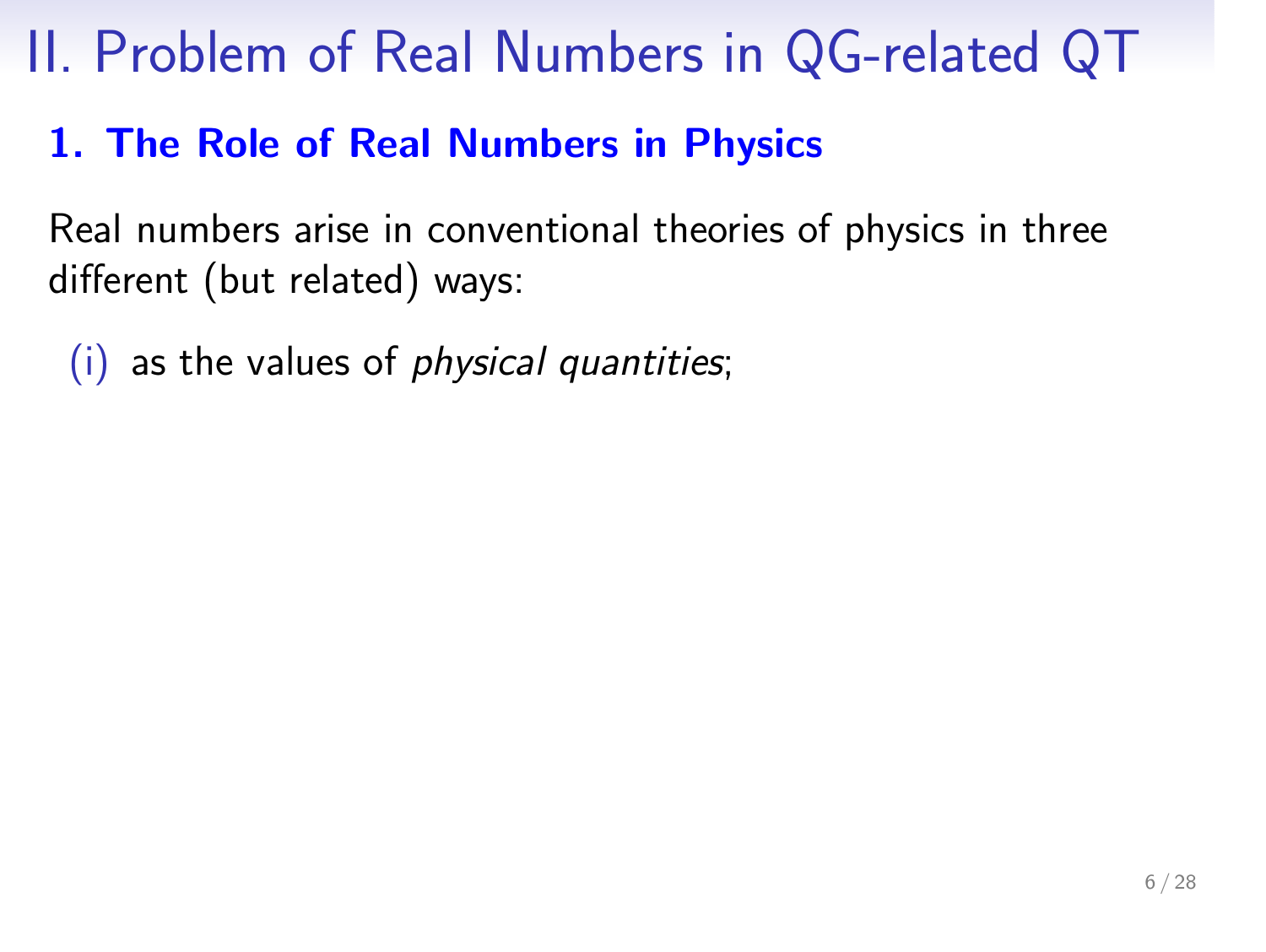## II. Problem of Real Numbers in QG-related QT

### 1. The Role of Real Numbers in Physics

Real numbers arise in conventional theories of physics in three different (but related) ways:

- (i) as the values of physical quantities;
- (ii) as the values of *probabilities*;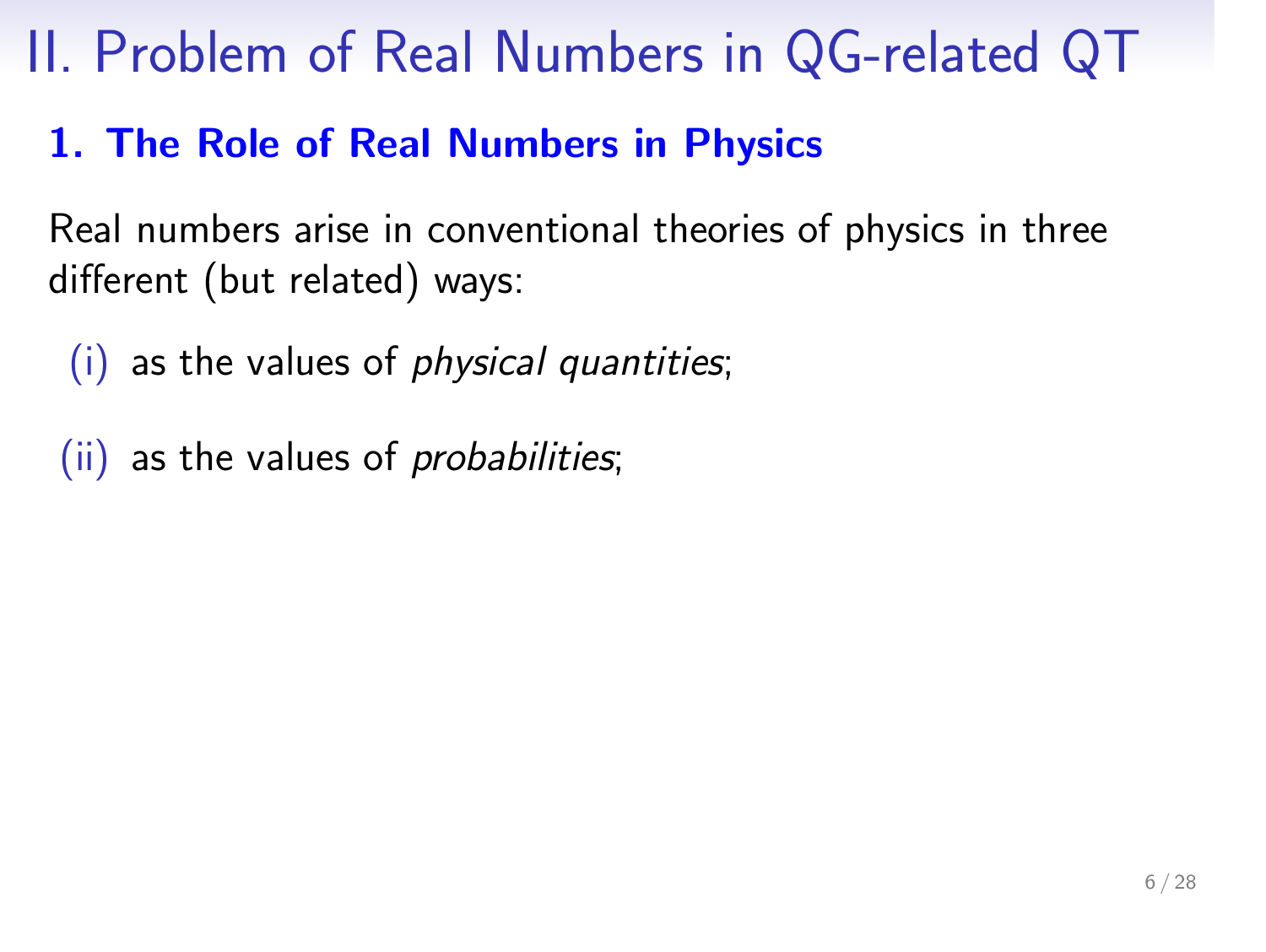## II. Problem of Real Numbers in QG-related QT

### 1. The Role of Real Numbers in Physics

Real numbers arise in conventional theories of physics in three different (but related) ways:

- (i) as the values of physical quantities;
- (ii) as the values of *probabilities*;
- (iii) as a fundamental ingredient in mathematical models of space and time via the ideas of differential geometry.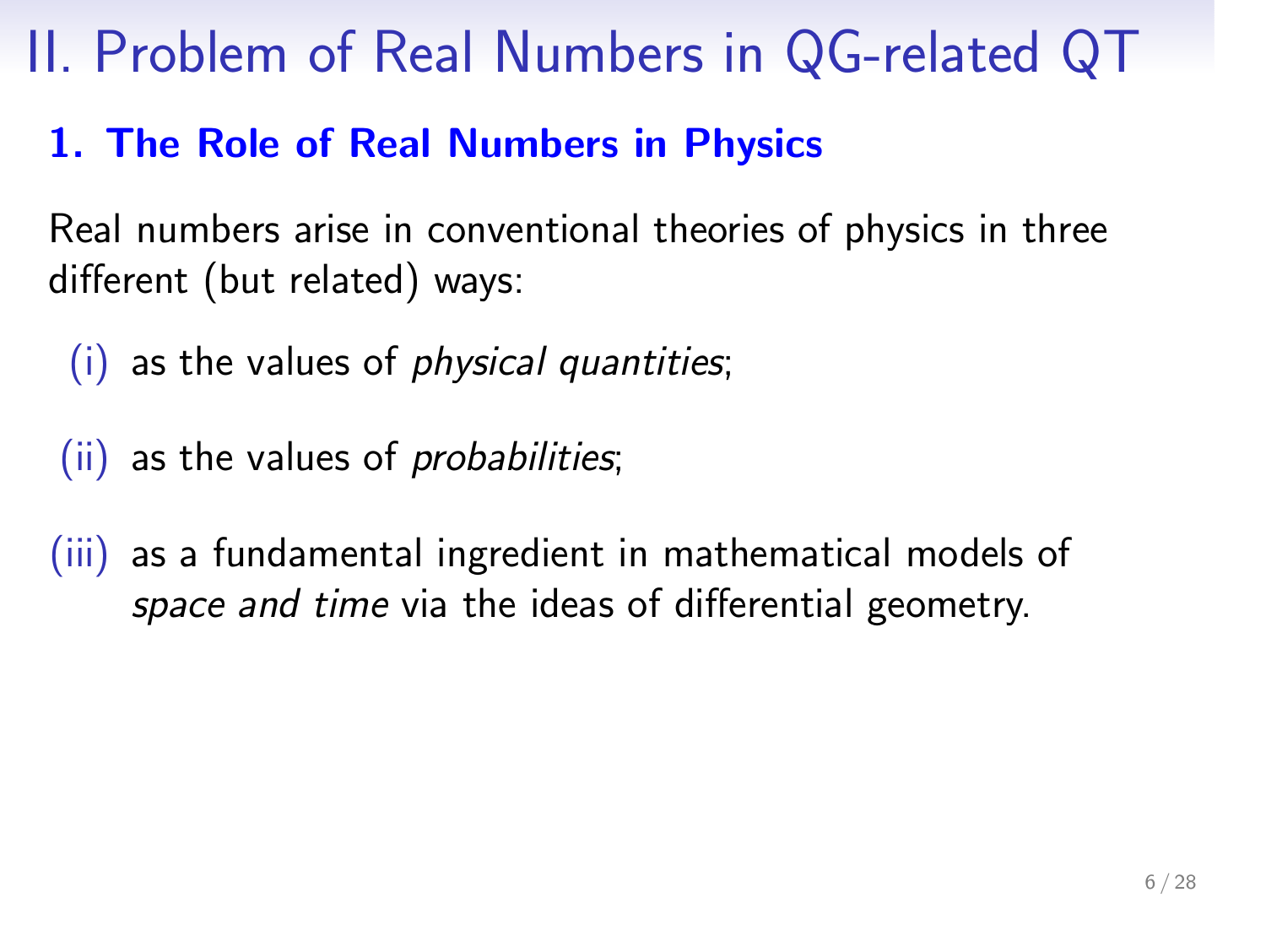## II. Problem of Real Numbers in QG-related QT

### 1. The Role of Real Numbers in Physics

Real numbers arise in conventional theories of physics in three different (but related) ways:

- (i) as the values of physical quantities;
- (ii) as the values of probabilities;
- (iii) as a fundamental ingredient in mathematical models of space and time via the ideas of differential geometry.

The use of  $\mathbb R$  (and  $\mathbb C$ ) in standard quantum theory is a reflection of (i) and (ii); and, indirectly, of (iii) too.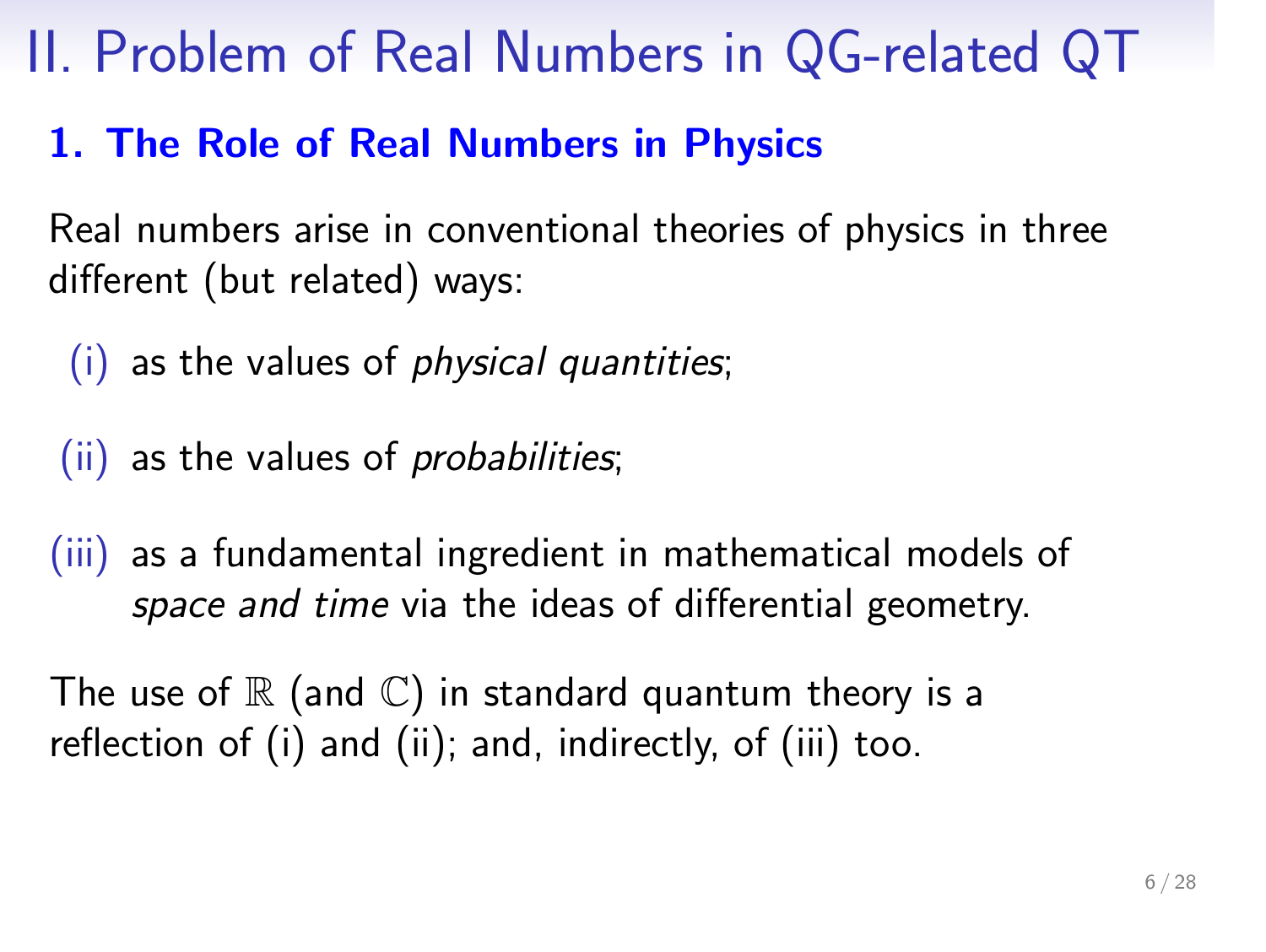### 2. Why are Physical Quantities Assumed Real-Valued?

Traditionally, quantities are measured with rulers and pointers.

- Thus there is a direct link between the 'quantity-value space' and the assumed structure of physical space.
- Thus we have a potential 'category error' at  $L_P$ : if physical space is not based on  $\mathbb R$ , we should not assume a priori that physical quantities are real-valued.

If the quantity-value space is *not*  $\mathbb R$ , then what is the status of the Hilbert-space formalism?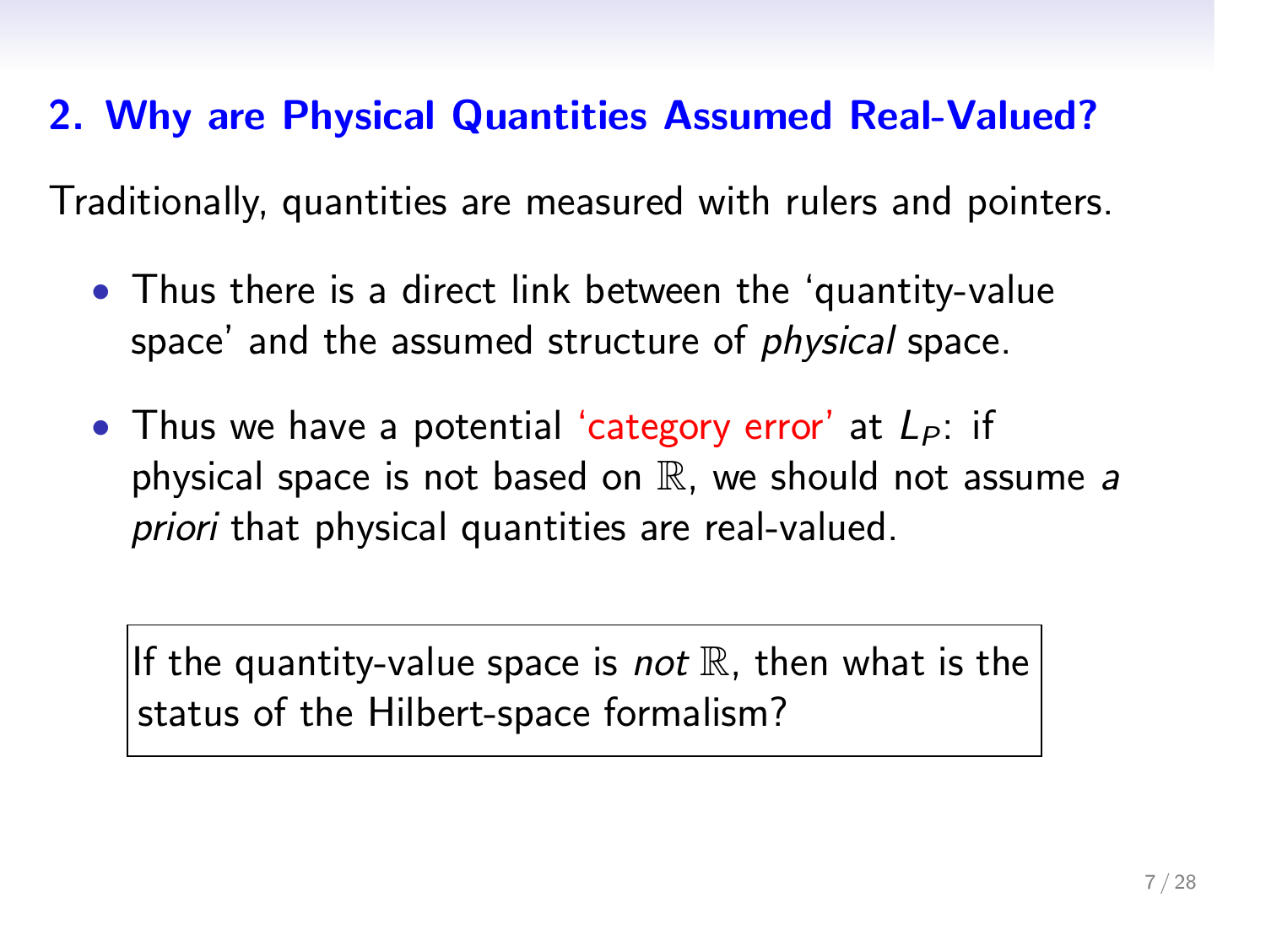### 3. Why Are Probabilities Assumed Real Numbers?

*Relative-frequency* interpretation:  $\frac{N_i}{N}$  tends to  $r \in [0,1]$  as  $N \rightarrow \infty$ .

- This statement is instrumentalist. It does not work if there is no classical spatio-temporal background in which measurements could be made.
- In 'realist' interpretations, probability is often interpreted as propensity (latency, potentiality).
	- But why should a propensity be a real number in  $[0, 1]$ ?
	- Minimal requirement is, presumably, an ordered set, but this need not even be totally ordered.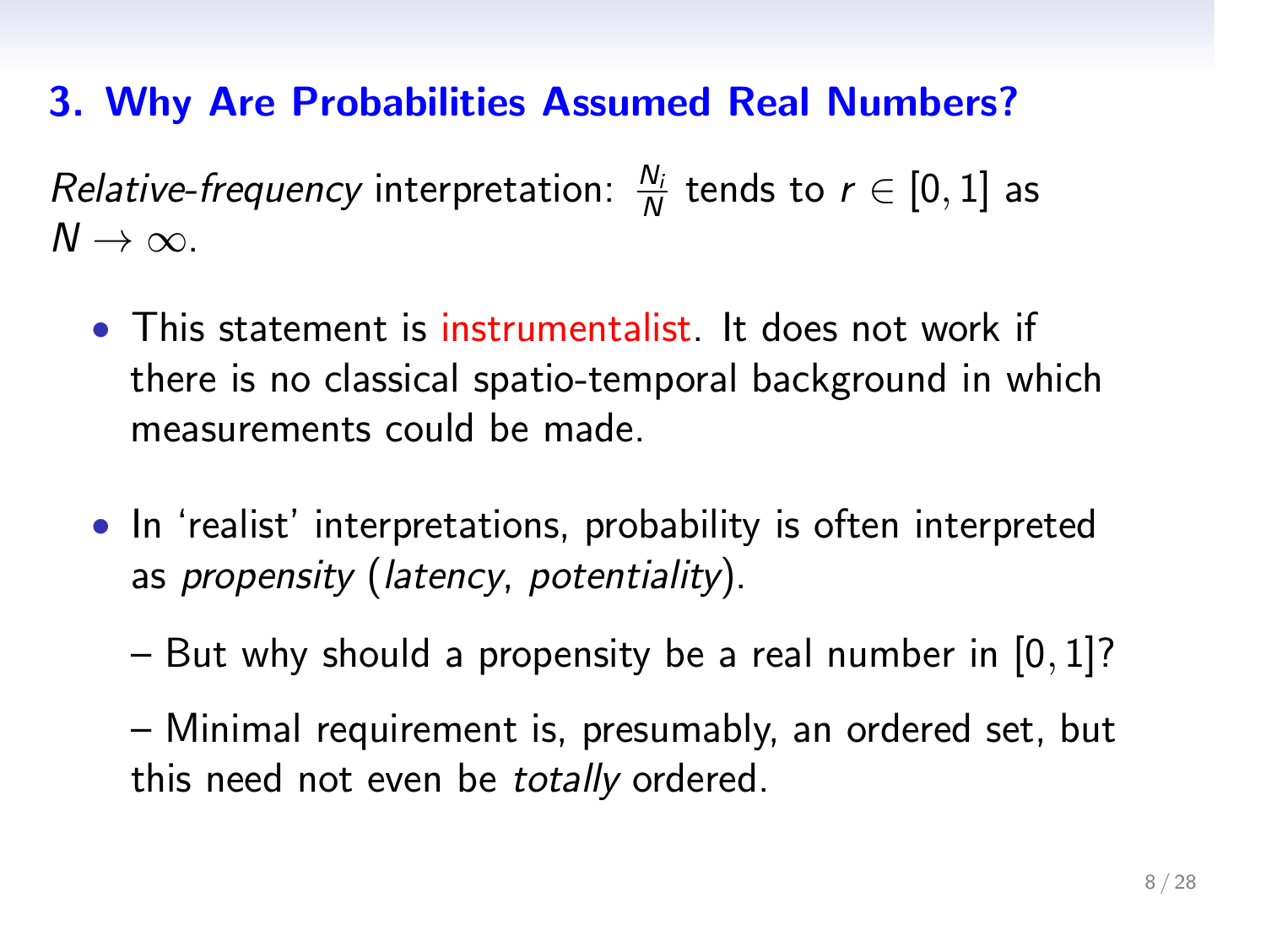# The Big Problem

Standard QT is grounded in Newtonian space and time; or SR.

How can the formalism be modified, or generalised, so as

- (i) to be'realist'; and
- $(ii)$  not to be dependent *a priori* on real and complex numbers?
	- For example, if we have a given 'non-standard' background  $C$ , what is the quantum formalism that is adapted to C?
	- Very difficult: usual Hilbert-space formalism is very rigid

What *are* the basic principles of 'quantum theory'; or beyond?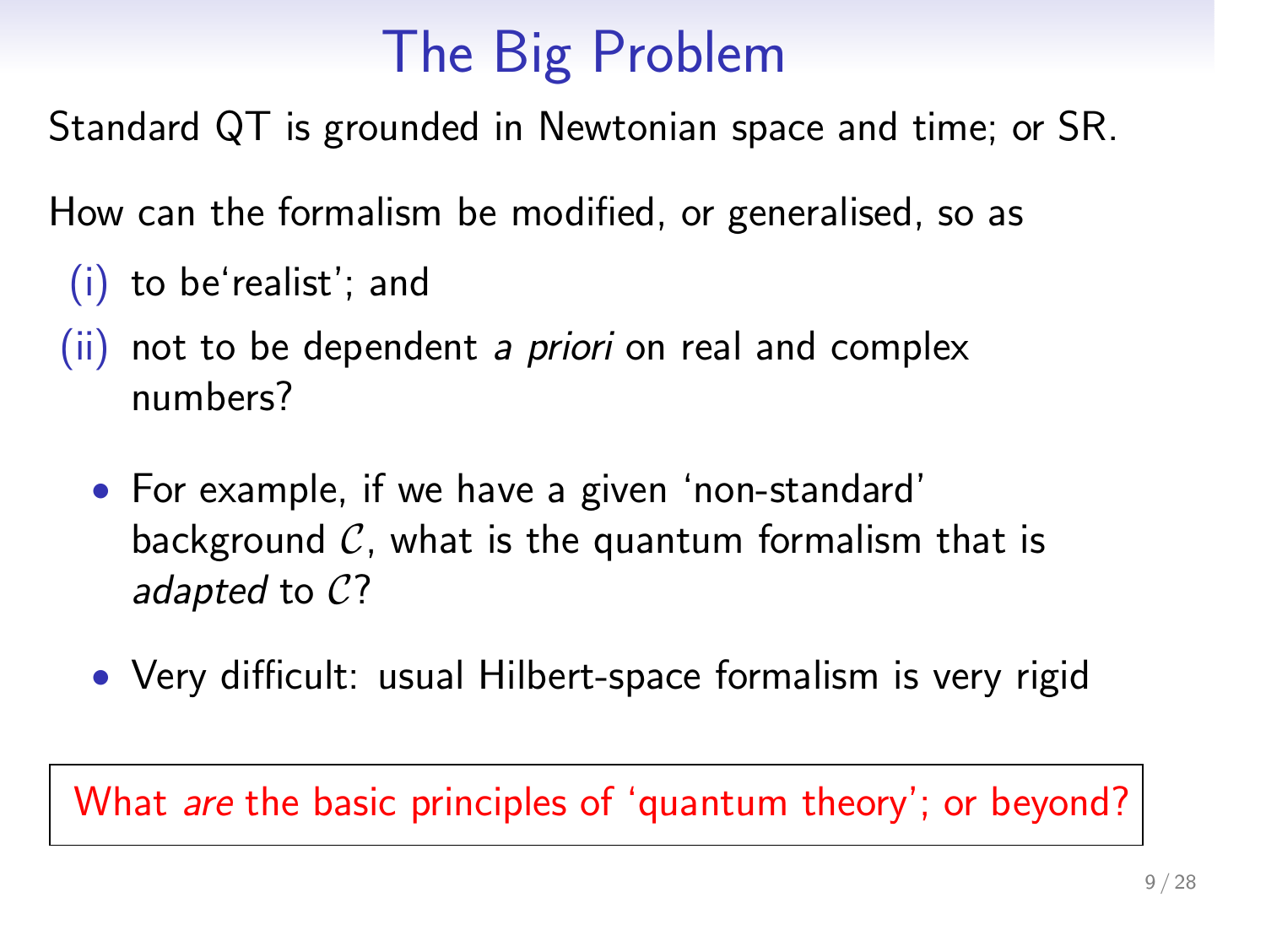# III. Theories of a Physical System

"From the range of the basic questions of metaphysics we shall here ask this one question: "What is a thing?" The question is quite old. What remains ever new about it is merely that it must be asked again and again."

Heidegger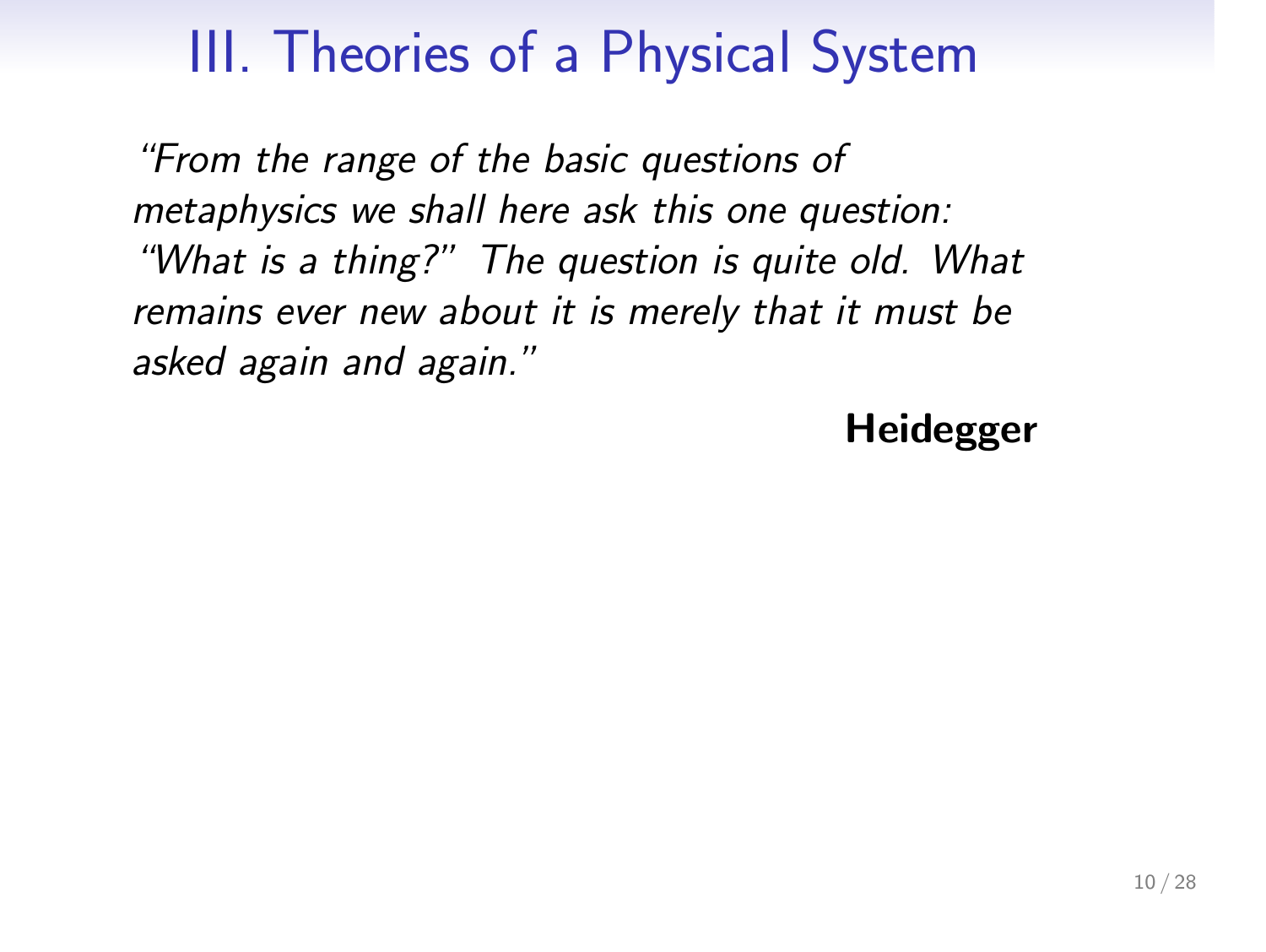# III. Theories of a Physical System

intion Real numbers in QG-related QT Formulation of theories of physics Introducing topoi Introducing formal languages Conclusions

"From the range of the basic questions of metaphysics we shall here ask this one question: "What is a thing?" The question is quite old. What remains ever new about it is merely that it must be asked again and again."

#### Heidegger

"A thing is always something that has such and such properties, always something that is constituted in such and such a way. This something is the bearer of the properties; the something, as it were, that underlies the qualities." Theidegger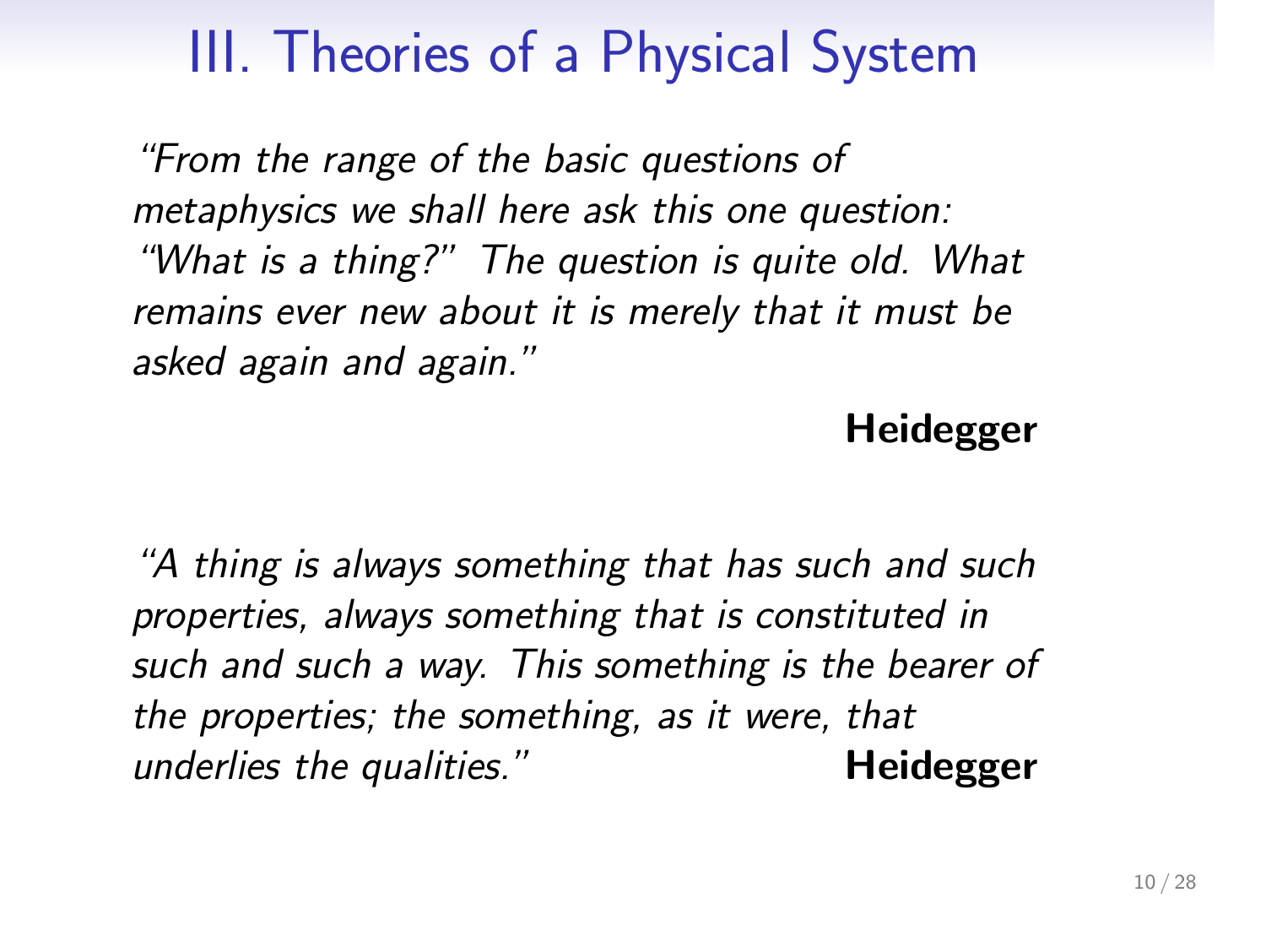In constructing a theory of some branch of physics, the key ingredients are the mathematical models for

- 1. Space, time, or space-time;
- 2. Physical quantities;
- 3. 'States' of a system—"The way things are" (or history equivalent)

Some key questions:

- What is meant by a 'value' of a 'physical quantity'?
- How is this related to the idea of a 'property'?
- How does a state determine the properties of a system?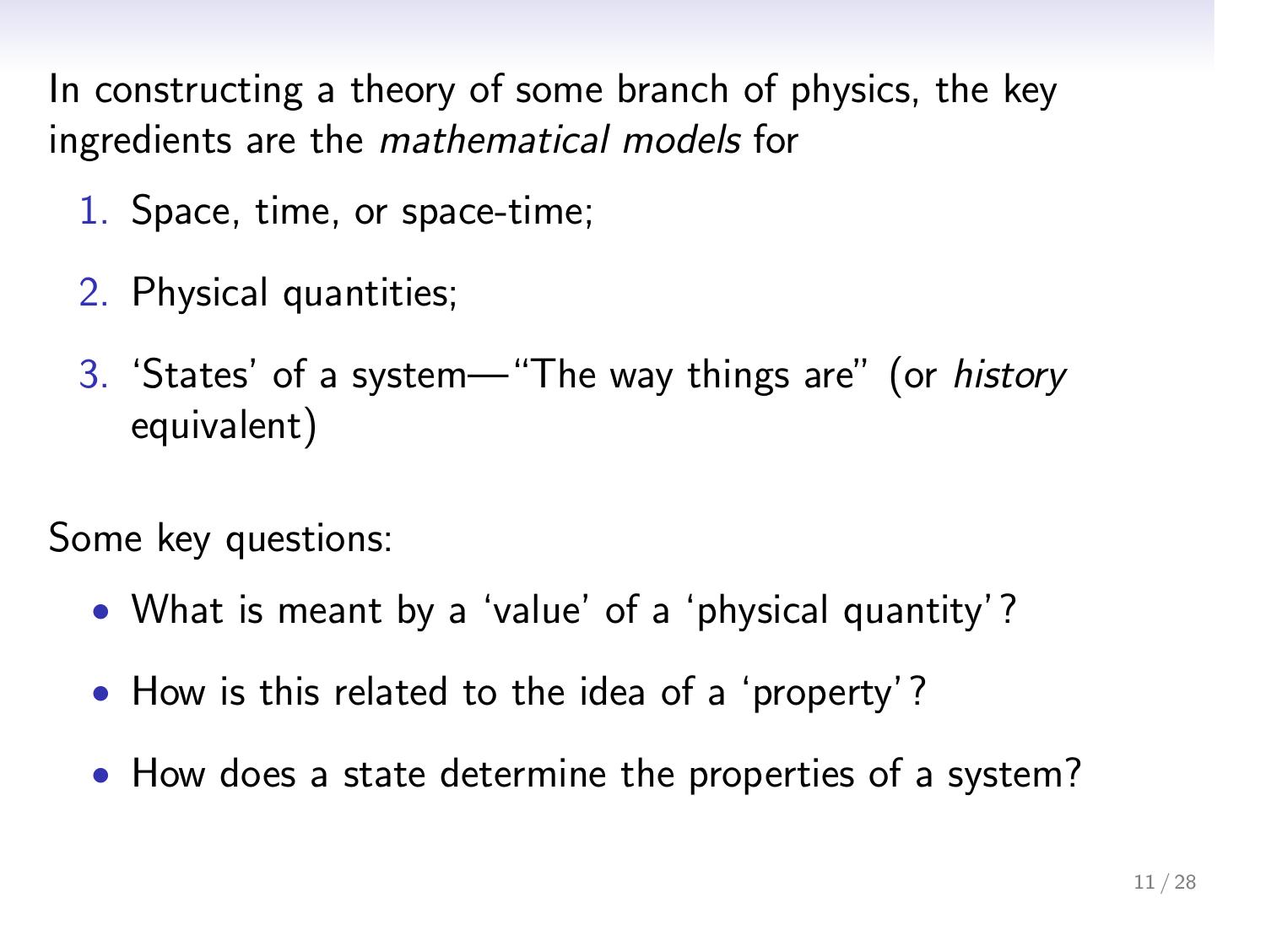## The Realism of Classical Physics:

1. A physical quantity A is represented by  $\tilde{A}: \mathcal{S} \to \mathbb{R}$ .

2. A state  $s \in S$  specifies 'how things are': i.e., the value of any physical quantity A in that state is  $\tilde{A}(s) \in \mathbb{R}$ .

This is how ('naive') realism enters into classical physics.

3. The subset  $\tilde{A}^{-1}(\Delta) \subseteq S$  represents the proposition " $A \in \Delta$ ": asserts that the system has a certain property.

Thus, the mathematical structure of set theory, implies that, of necessity, the propositions in classical physics form a Boolean logic.

The collection of such propositions forms a deductive system: i.e., there is a sequent calculus for constructing proofs.  $12 / 28$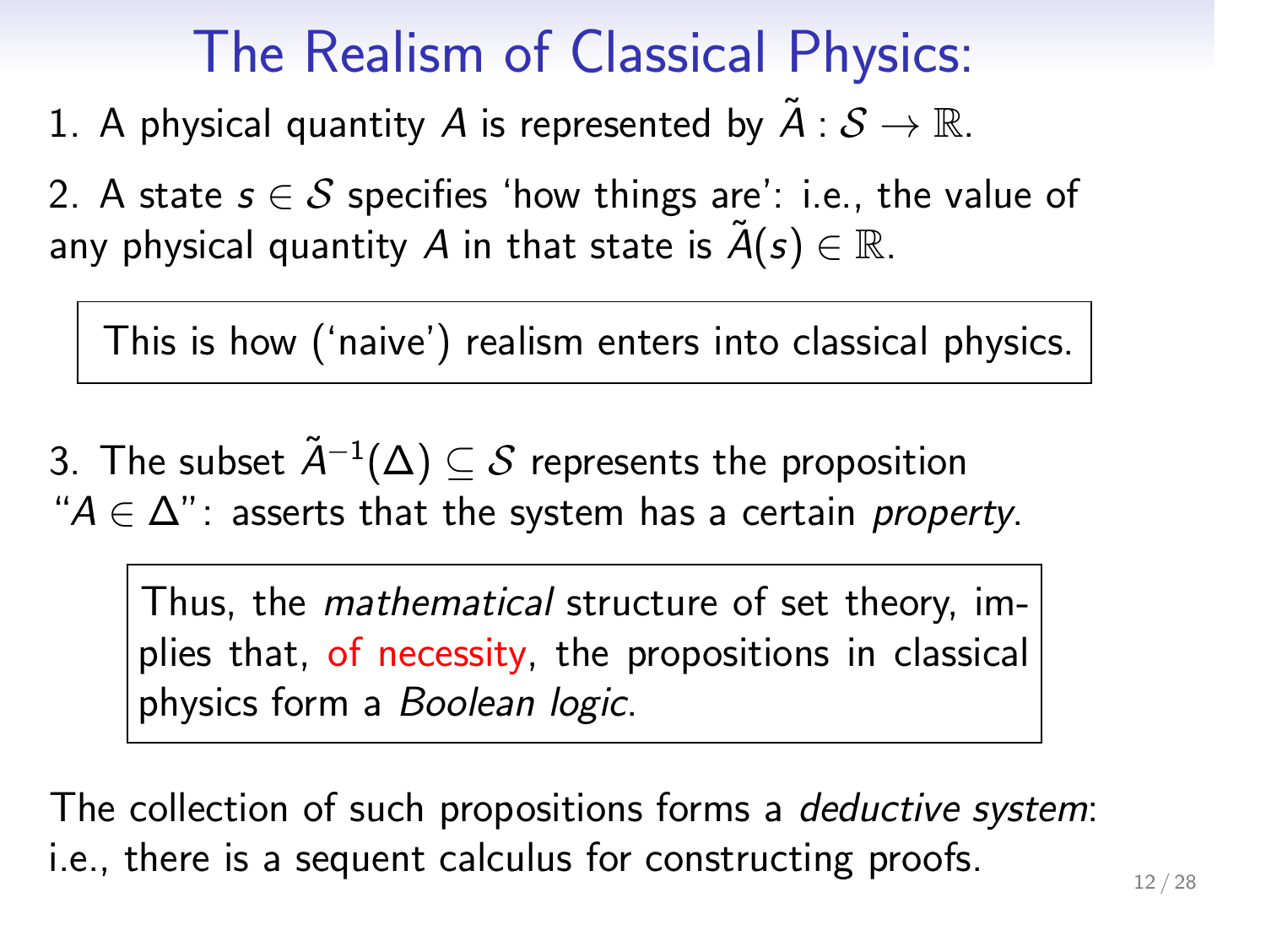# Failure of Naive Realism in Quantum Physics

Kochen-Specker theorem: it is impossible to assign consistent true-false values to all the propositions in quantum theory.

Equivalently: it is not possible to assign consistent values to all the physical quantities in a quantum theory.

### Conclusion:

- From Heidegger's perspective, there is 'no way things are'.
- Instead an instrumentalist interpretation is used.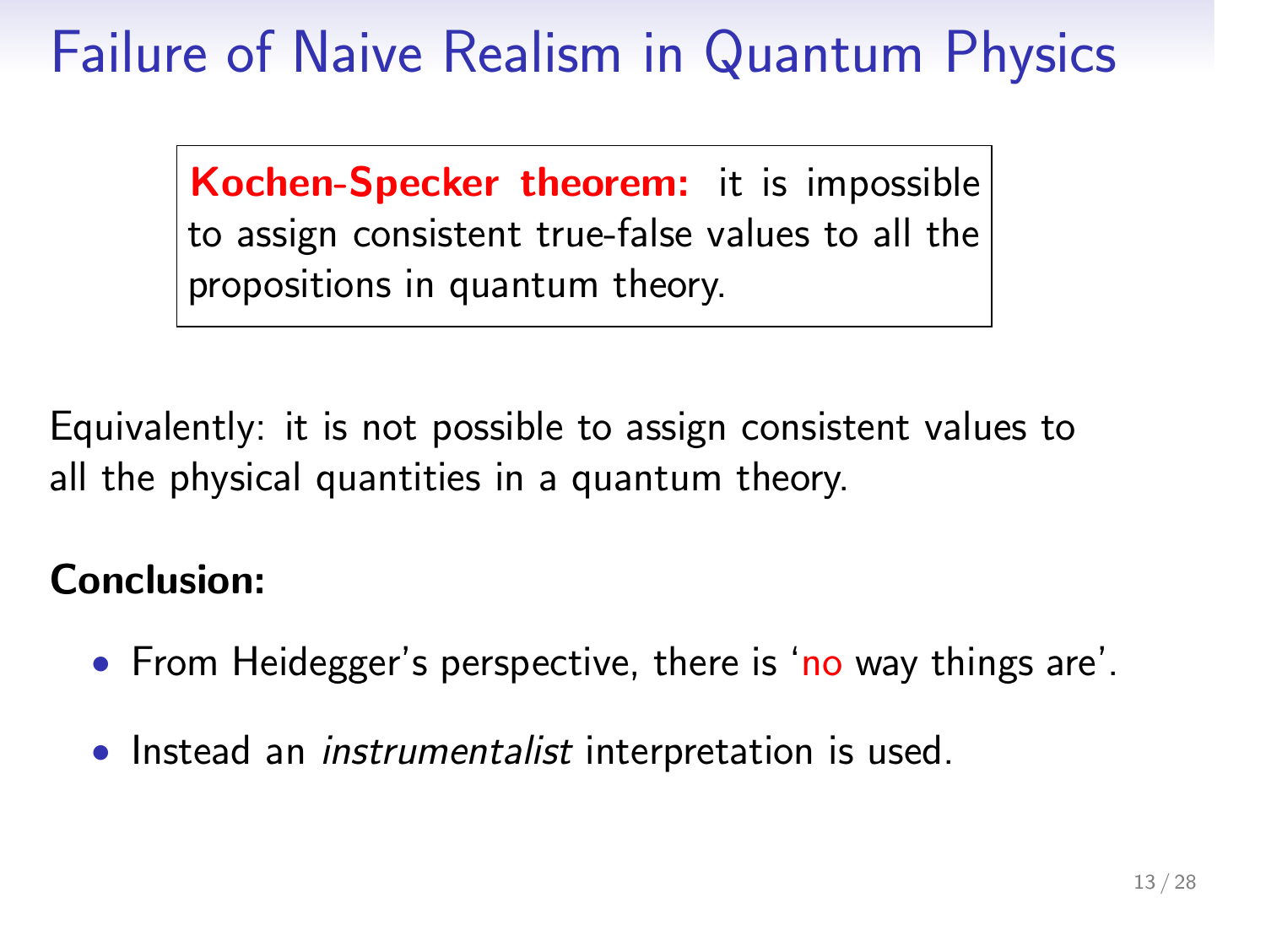## Representing Physical Quantities

Let  $A$  be a physical quantity in a system  $S$ , with associated propositions " $A \in \Delta$ ", where  $\Delta \subseteq \mathbb{R}$ .

Classical theory of S:

- State space is a symplectic manifold,  $S$
- $A \rightsquigarrow \tilde{A} : \mathcal{S} \rightarrow \mathbb{R}$
- For  $\Delta \subseteq \mathbb{R}$ , " $A \in \Delta$ "  $\leadsto \tilde{A}^{-1}(\Delta) \subseteq \mathcal{S}$ ; Boolean lattice.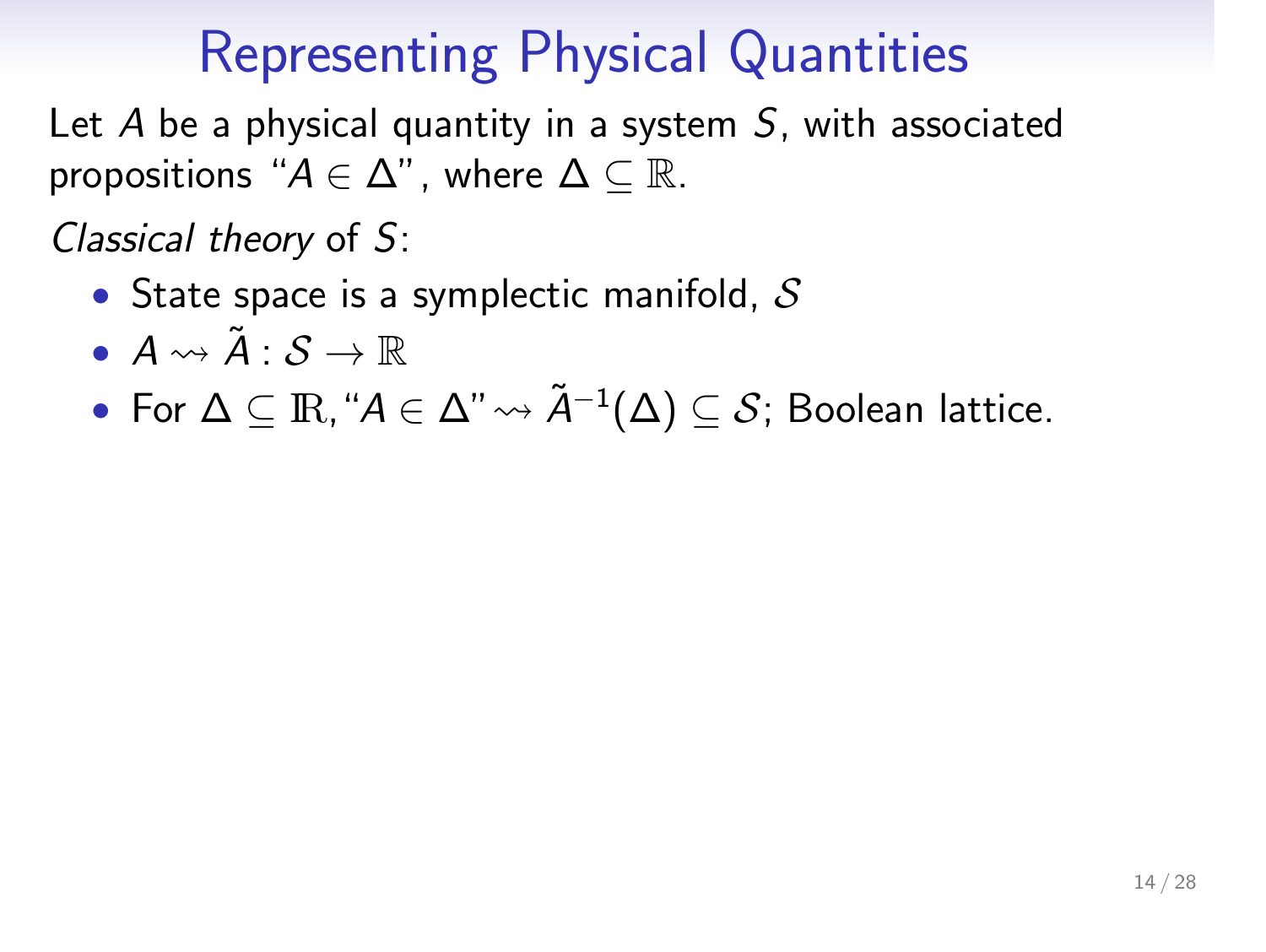## Representing Physical Quantities

Let  $A$  be a physical quantity in a system  $S$ , with associated propositions " $A \in \Delta$ ", where  $\Delta \subseteq \mathbb{R}$ .

Classical theory of S:

- State space is a symplectic manifold,  $S$
- $A \rightsquigarrow \tilde{A} : \mathcal{S} \rightarrow \mathbb{R}$
- For  $\Delta \subseteq \mathbb{R}$ , " $A \in \Delta$ "  $\leadsto \tilde{A}^{-1}(\Delta) \subseteq \mathcal{S}$ ; Boolean lattice.

Quantum theory of S:

- State space is a Hilbert space  $H$ .
- $A \rightsquigarrow \hat{A}$
- For  $\Delta \subseteq \mathbb{R}$ , " $A \in \Delta$ "  $\leadsto \hat{E}[A \in \Delta]$ ; non-distributive.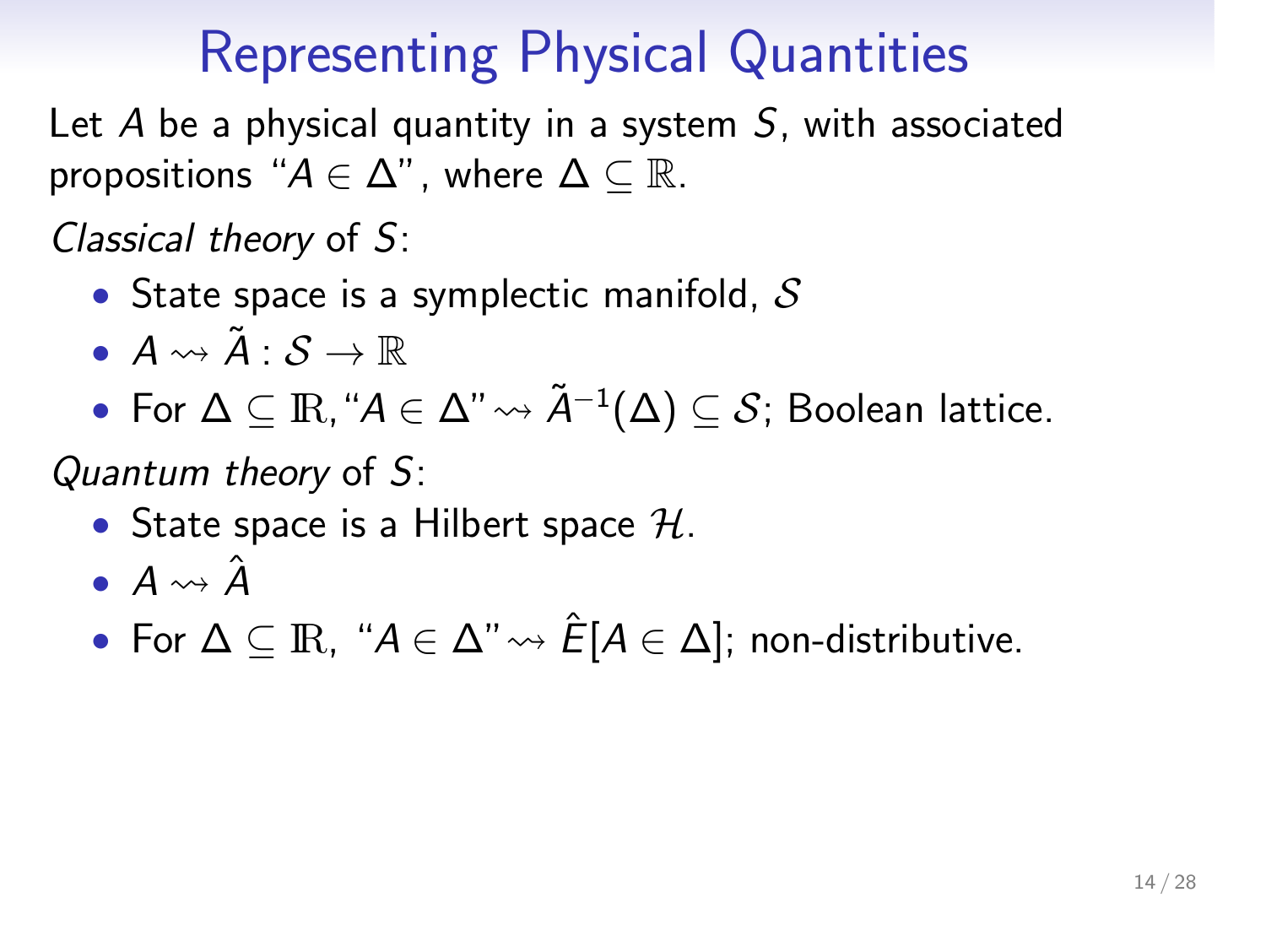elated QT Formulation of theories of physics Introducing topoi Introducing formal languages Conclusions

## Representing Physical Quantities

Let  $A$  be a physical quantity in a system  $S$ , with associated propositions " $A \in \Delta$ ", where  $\Delta \subseteq \mathbb{R}$ .

Classical theory of S:

- State space is a symplectic manifold,  $S$
- $A \rightsquigarrow \tilde{A} : \mathcal{S} \rightarrow \mathbb{R}$
- For  $\Delta \subseteq \mathbb{R}$ , " $A \in \Delta$ "  $\leadsto \tilde{A}^{-1}(\Delta) \subseteq \mathcal{S}$ ; Boolean lattice.

Quantum theory of S:

- State space is a Hilbert space  $H$ .
- $A \rightsquigarrow \hat{A}$
- For  $\Delta \subseteq \mathbb{R}$ , " $A \in \Delta$ "  $\rightarrow \hat{E}[A \in \Delta]$ ; non-distributive.

Category generalisation: objects  $\Sigma$  and  $\mathcal R$  in a category  $\tau$ :

- $A \leadsto \check{A} : \Sigma \to \mathcal{R}$ .
- For  $\Delta$  a sub-object of  $\mathcal{R}$ , " $A \in \Delta$ "  $\rightsquigarrow$  a sub-object of  $\Sigma$ ? 14 / 28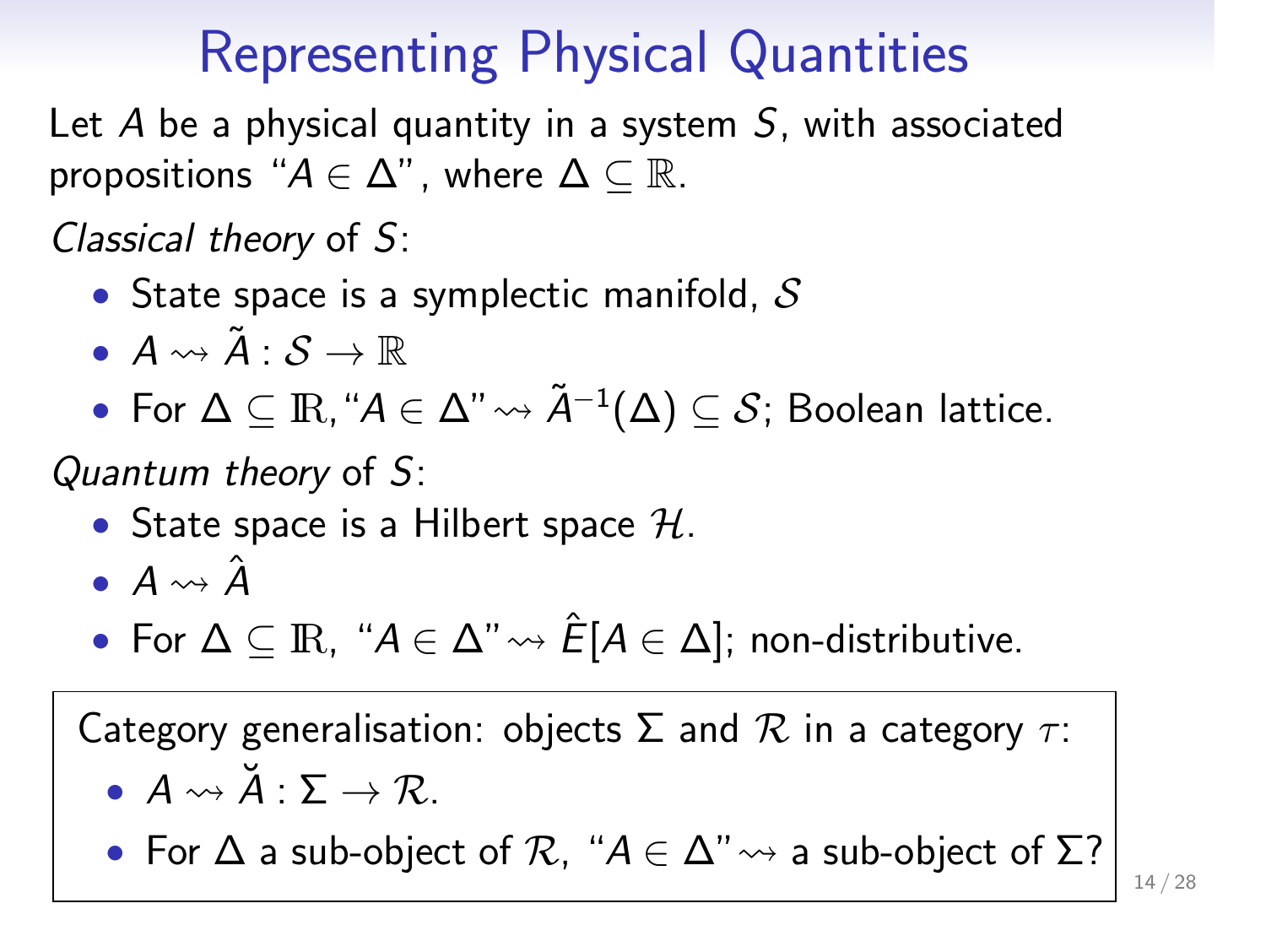# IV. Introducing Topos Theory

Does such 'categorification' work?

- 1. Not in general: usually, sub-objects of an object do not have a logical structure. However, they do in a topos!
- 2. A topos is a category that 'behaves much like Sets'. In particular there are:
	- 0, 1; pull-backs & push-outs (hence, products & co-products)
	- Exponentiation:

 $\text{Hom}(C, A^B) \simeq \text{Hom}(C \times B, A)$ 

• A 'sub-object classifier',  $\Omega$ : to any sub-object A of B,  $\exists \chi_{\mathcal{A}}: \mathcal{B} \rightarrow \Omega$  such that  $\mathcal{A} = \chi_{\mathcal{A}}^{-1}(1).$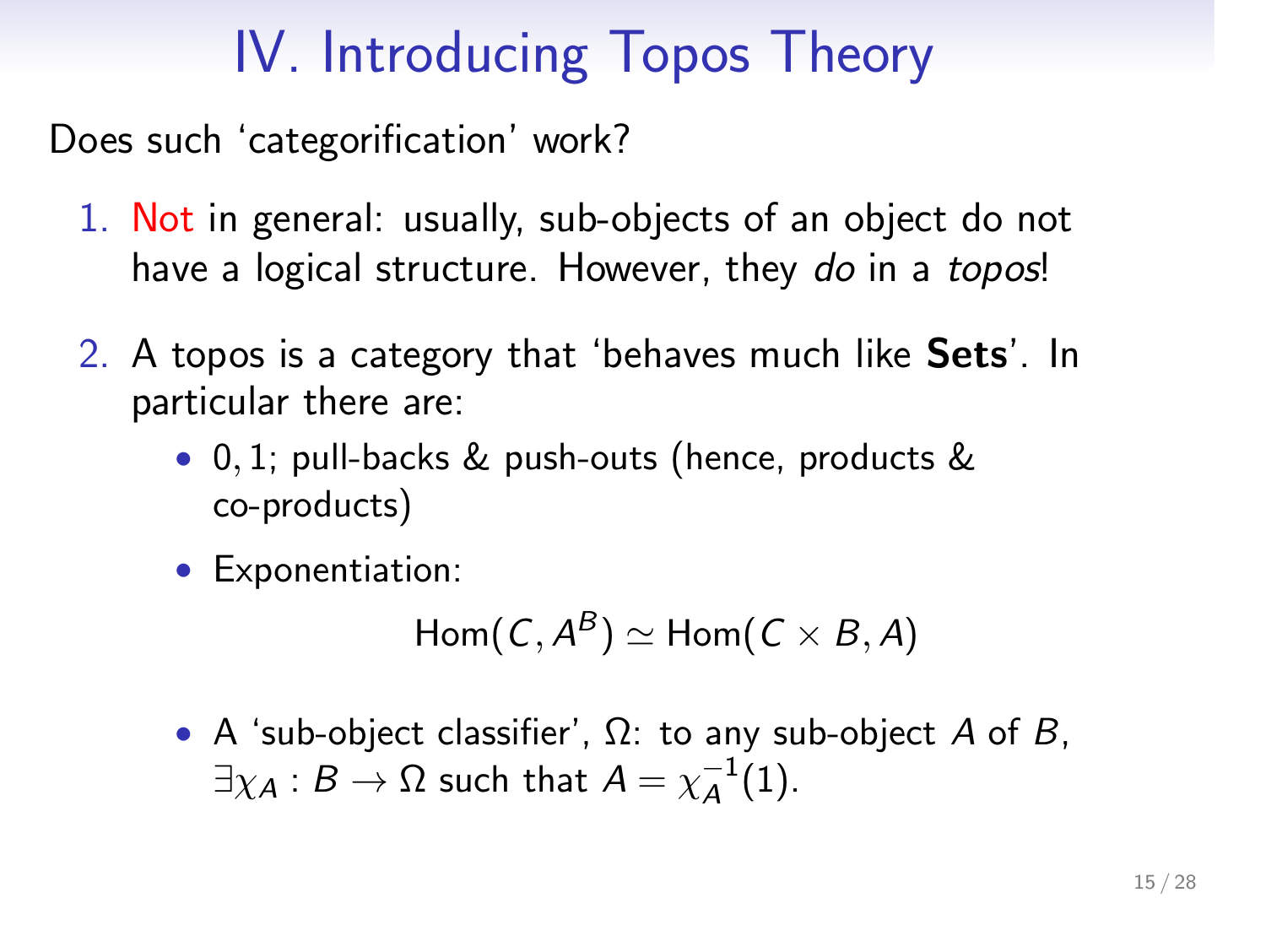## The Logical Structure of Sub-objects

roduction Real numbers in QG-related QT Formulation of theories of physics Introducing topoi Introducing formal languages Conclusions

In a topos:

- 1. The collection,  $\text{Sub}(A)$ , of sub-objects of an object  $A$ forms a Heyting algebra.
- 2. The same applies to  $\Gamma \Omega := \text{Hom}(1, \Omega)$ , 'global elements'

A Heyting algebra is a distributive lattice,  $\mathfrak{H}$ , with 0 and 1, and such that to each  $\alpha, \beta \in \mathfrak{H}$  there exists  $\alpha \Rightarrow \beta \in \mathfrak{H}$  such that

$$
\gamma \preceq (\alpha \Rightarrow \beta) \text{ iff } \gamma \wedge \alpha \preceq \beta.
$$

- Negation is defined as  $\neg \alpha := (\alpha \Rightarrow 0)$ .
- Excluded middle may not hold: there may exist  $\alpha \in \mathfrak{H}$ such that  $\alpha \lor \neg \alpha \prec 1$ .

Equivalently there may be  $\beta$  such that  $\beta \prec \neg \neg \beta$ .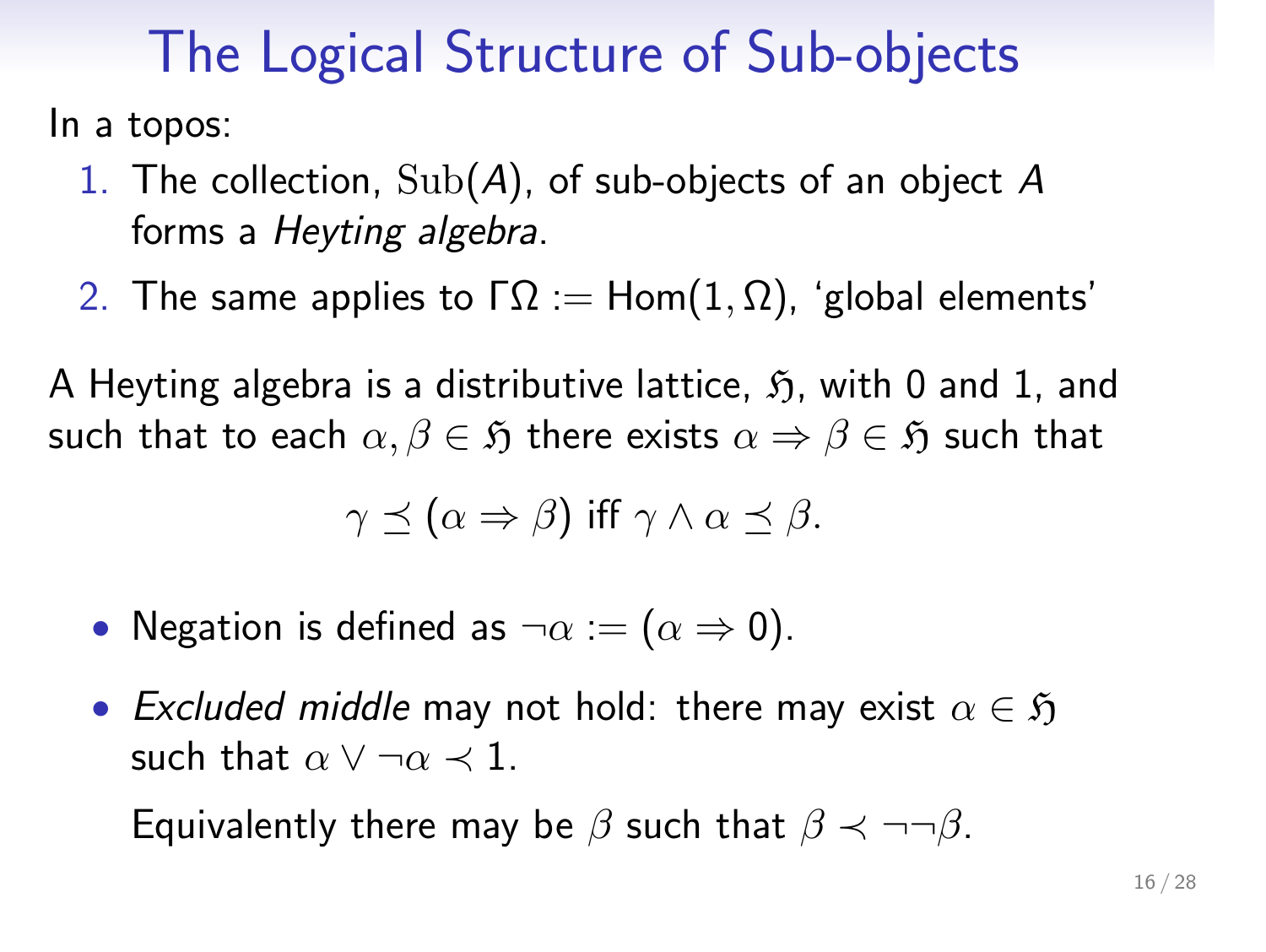# The Mathematics of 'Neo-Realism'

• In set theory: let  $K \subseteq X$  and  $x \in X$ . Consider the proposition " $x \in K$ ". The truth value is

$$
\nu(x \in K) = \begin{cases} 1 & \text{if } x \text{ belongs to } K; \\ 0 & \text{otherwise.} \end{cases}
$$

Thus " $x \in K$ " is true if, and only if, x belongs to K.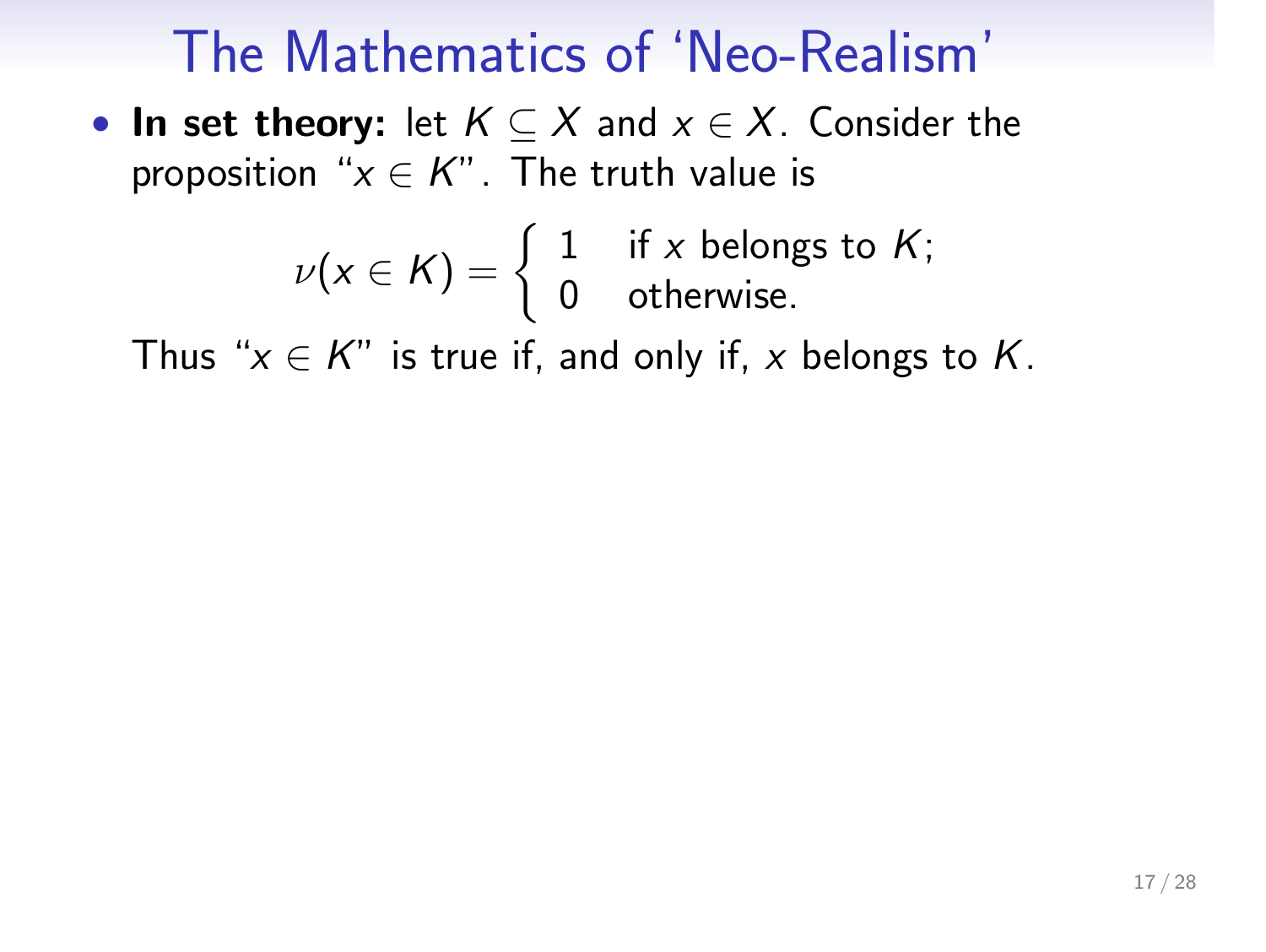## The Mathematics of 'Neo-Realism'

• In set theory: let  $K \subseteq X$  and  $x \in X$ . Consider the proposition " $x \in K$ ". The truth value is

$$
\nu(x \in K) = \begin{cases} 1 & \text{if } x \text{ belongs to } K; \\ 0 & \text{otherwise.} \end{cases}
$$

Thus " $x \in K$ " is true if, and only if, x belongs to K.

• In a topos: a proposition can be only 'partly true':

Let  $K \in \text{Sub}(X)$  with  $\chi_K : X \to \Omega$  and let  $x \in X$ , i.e.,  $\lceil x \rceil$  :  $1 \to X$  is a global element of X. Then  $\nu(x \in K) := \chi_K \circ \ulcorner x \urcorner$ 

where  $\chi_K \circ \ulcorner x \urcorner : 1 \to \Omega$ . Thus the 'generalised truth value' of " $x \in K$ " belongs to the Heyting algebra ΓΩ.

This can be used to represent a type of 'neo-realism'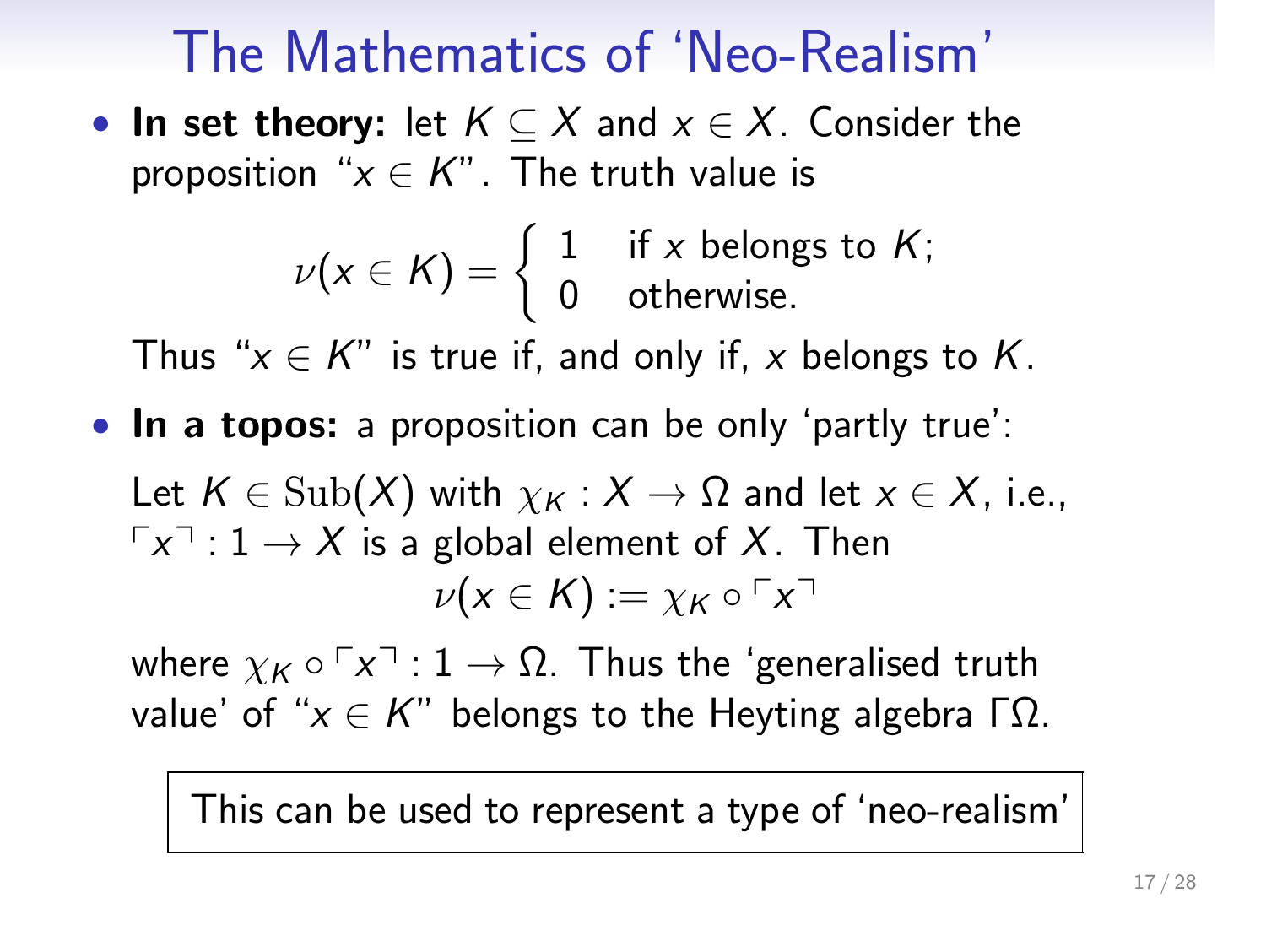#### QG-related QT Formulation of theories of physics Introducing topoi Introducing formal languages Conclusions

## Our Main Contention

For a given theory-type, each system  $S$  to which the theory is applicable can be formulated and interpreted neo-realistically within the framework of a particular topos  $\tau_{\phi}(S)$ .

Different theory-types have different topoi representations  $\phi$ .

Conceptually, this structure is 'neo-realist' in the sense:

- 1. A physical quantity, A, is represented by an arrow  $\mathcal{A}_{\phi,S}:\Sigma_{\phi,S}\to\mathcal{R}_{\phi,S}$  where  $\Sigma_{\phi,S}$  and  $\mathcal{R}_{\phi,S}$  are two special objects in the topos  $\tau_{\phi}(S)$ .
- 2. Propositions about  $S$  are represented by sub-objects of  $\Sigma_{\phi,S}$ . These form a Heyting algebra.
- 3. The topos analogue of a state is a 'truth object' or 'pseudo-state'. Propositions are assigned truth values in  $\Gamma \Omega_{\tau_{\phi}(S)}$ .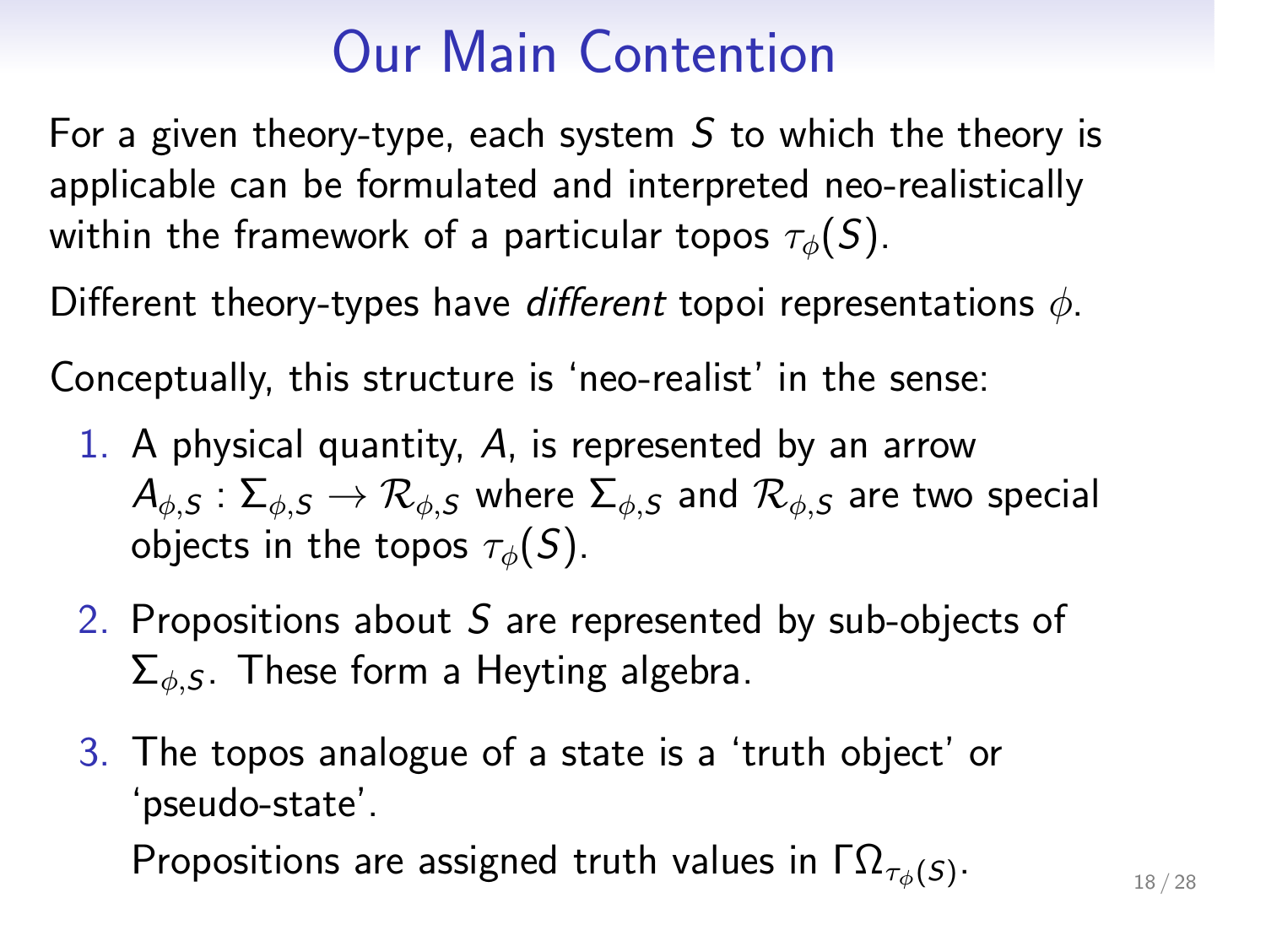• Thus a theory expressed in this way looks like classical physics except that classical physics always employs the topos Sets, whereas other theories—including quantum theory—use a different topos.

If desired a space/time object can be included too, possibly using SDG.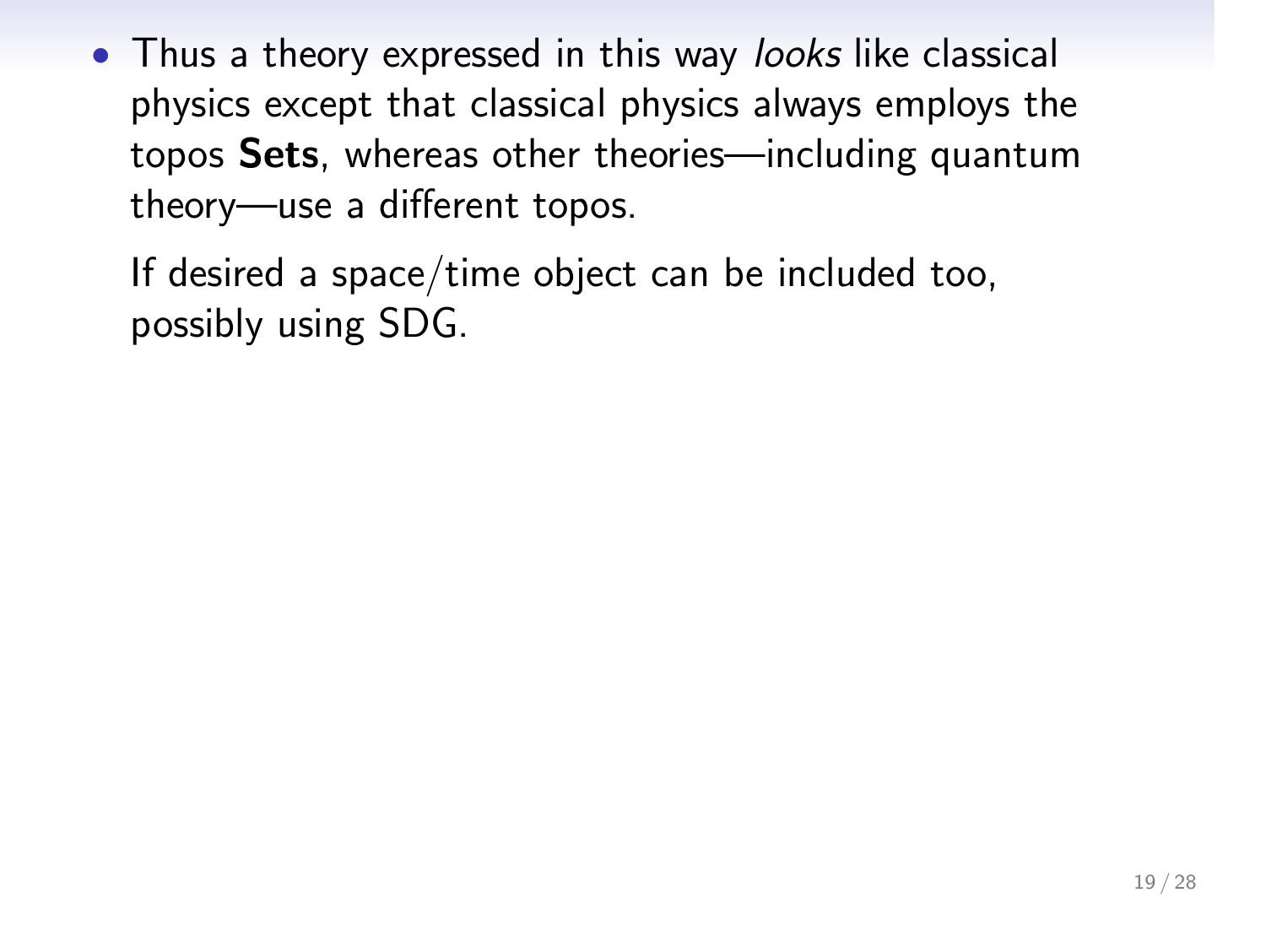• Thus a theory expressed in this way looks like classical physics except that classical physics always employs the topos Sets, whereas other theories—including quantum theory—use a different topos.

If desired a space/time object can be included too, possibly using SDG.

• A topos can be used as a *foundation* for mathematics itself, just as set theory is used in the foundations of 'normal' (or 'classical') mathematics.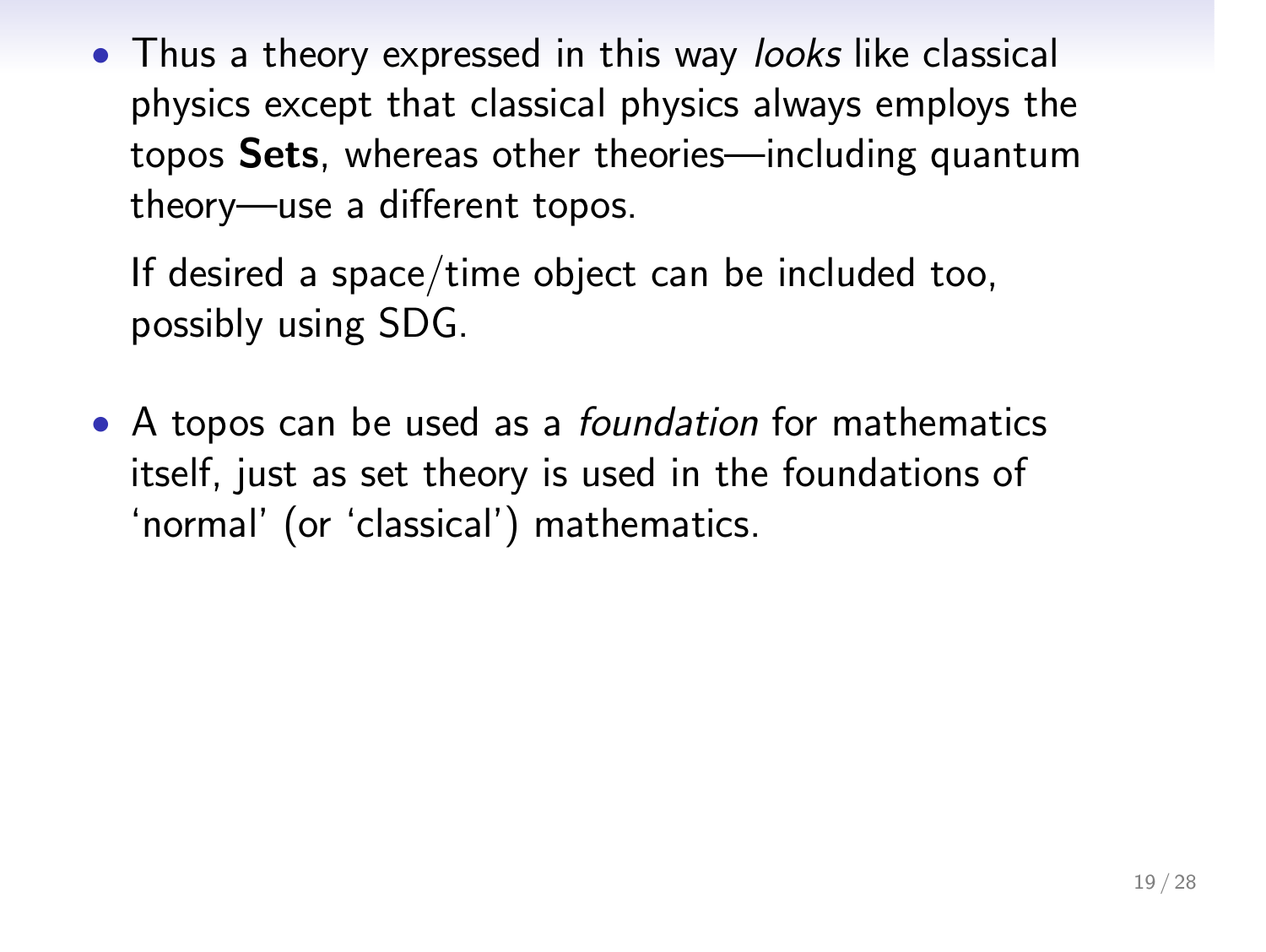QG-related QT Formulation of theories of physics Introducing topoi Introducing formal languages Conclusions

• Thus a theory expressed in this way looks like classical physics except that classical physics always employs the topos Sets, whereas other theories—including quantum theory—use a different topos.

If desired a space/time object can be included too, possibly using SDG.

- A topos can be used as a *foundation* for mathematics itself, just as set theory is used in the foundations of 'normal' (or 'classical') mathematics.
- In fact, any topos has an 'internal language' that is similar to the formal language on which set theory is based.

This is used to *interpret* the theory in a 'neo-realist' way.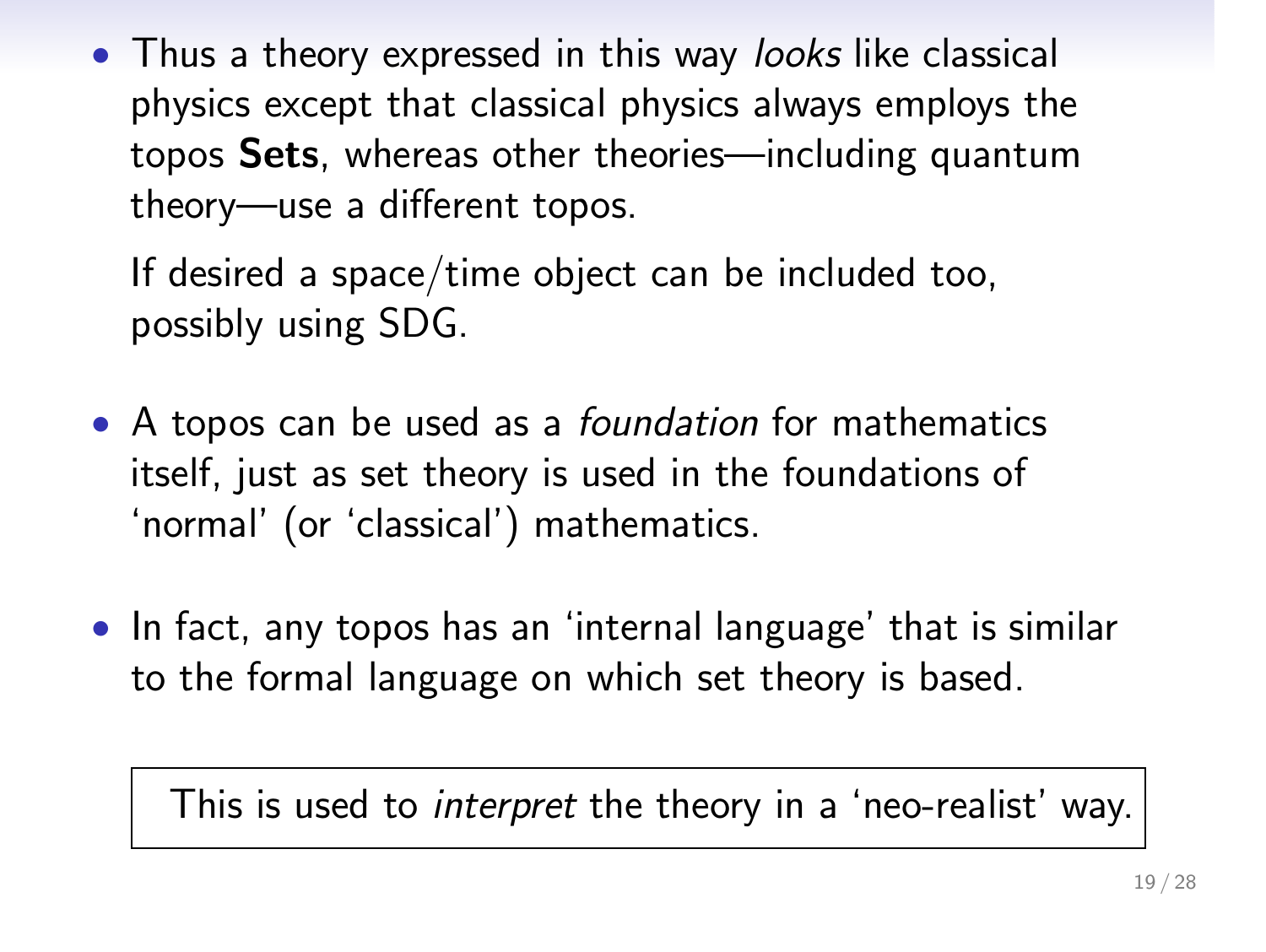## The Idea of a Truth Object

In set theory, basic mathematical propositions are of the form

– " $x \in K$ "; or, equivalently,

$$
- \ ^{\omega} \{x\} \subseteq K^{\omega}
$$

In classical physics, a truth value is assigned to propositions by specifying a micro-state,  $s \in S$ . Then, truth value of " $A \in \Delta$ " is

$$
\nu(A \in \Delta; s) = \left\{ \begin{array}{ll} 1 & \text{ if } \tilde{A}(s) \in \Delta; \\ 0 & \text{ otherwise.} \end{array} \right. \tag{1}
$$

• But in a topos, the state object  $\Sigma_{\phi,S}$  may have no global elements.

For example, this is the case' in quantum theory.

• So, what is the analogue of a state in a general topos?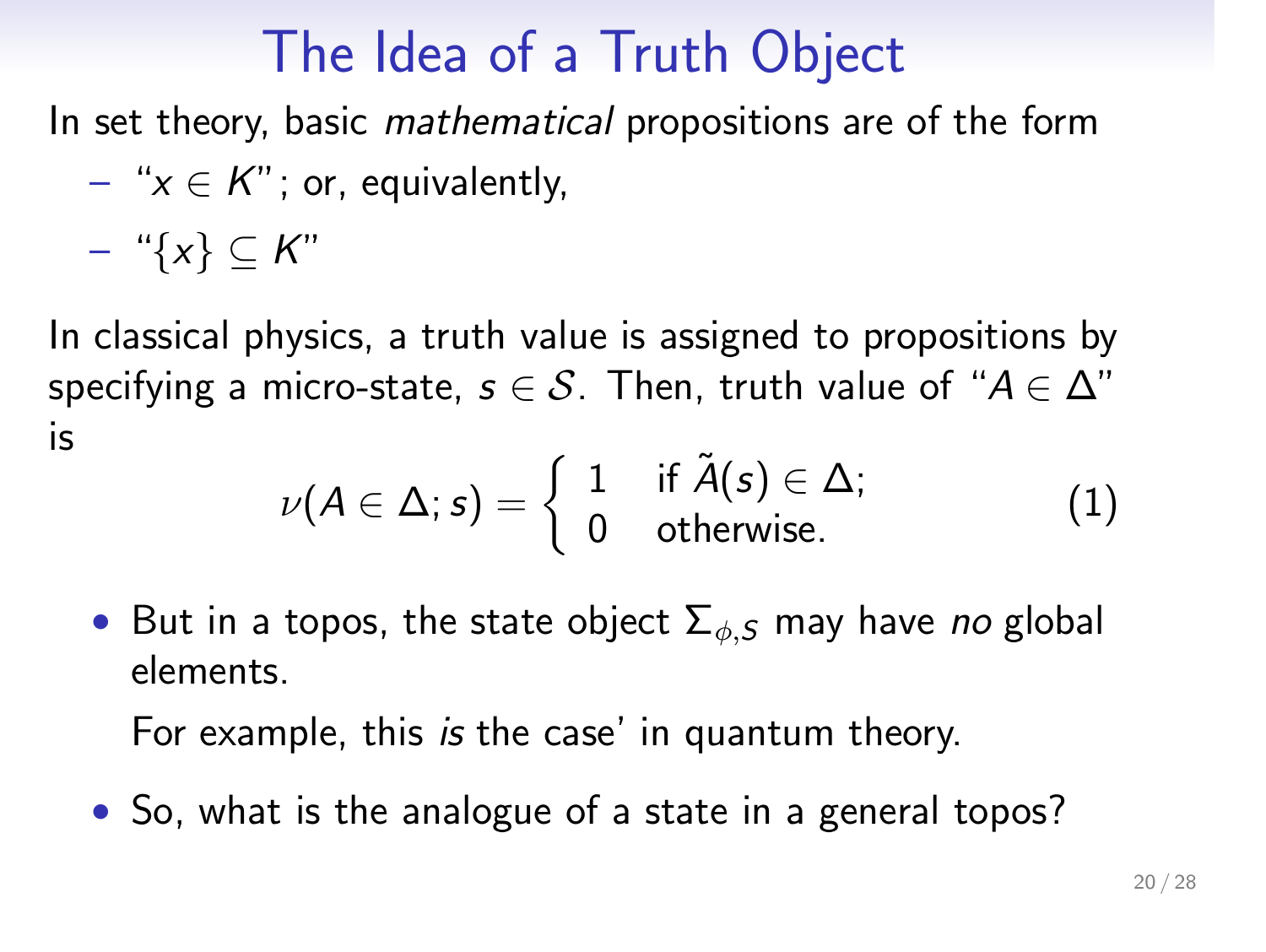# In Classical Physics

For each  $s \in S$ , the truth object,  $T^s$  is the collection of sub-sets:

$$
\mathcal{T}^s:=\{K\subseteq\mathcal{S}\mid s\in K\}
$$

i.e.,  $T^s \subseteq PS$ , or, equivalently,  $T^s \in PPS$ . Then

$$
\begin{array}{rcl} \nu(A\in \Delta;s) & = & \left\{ \begin{array}{ll} 1 & \text{if } s\in \tilde{A}^{-1}(\Delta); \\ \\ 0 & \text{otherwise} \end{array} \right. \\ & = & \left\{ \begin{array}{ll} 1 & \text{if } \tilde{A}^{-1}(\Delta)\in \mathcal{T}^s; \\ 0 & \text{otherwise} \end{array} \right. \\ & = & \left\{ \begin{array}{ll} 1 & \text{if } \{s\}\subseteq \tilde{A}^{-1}(\Delta); \\ 0 & \text{otherwise} \end{array} \right. \end{array}
$$

which exploits the fact that  $\{s\} = \bigcap_{K \in \mathcal{T}^s} K$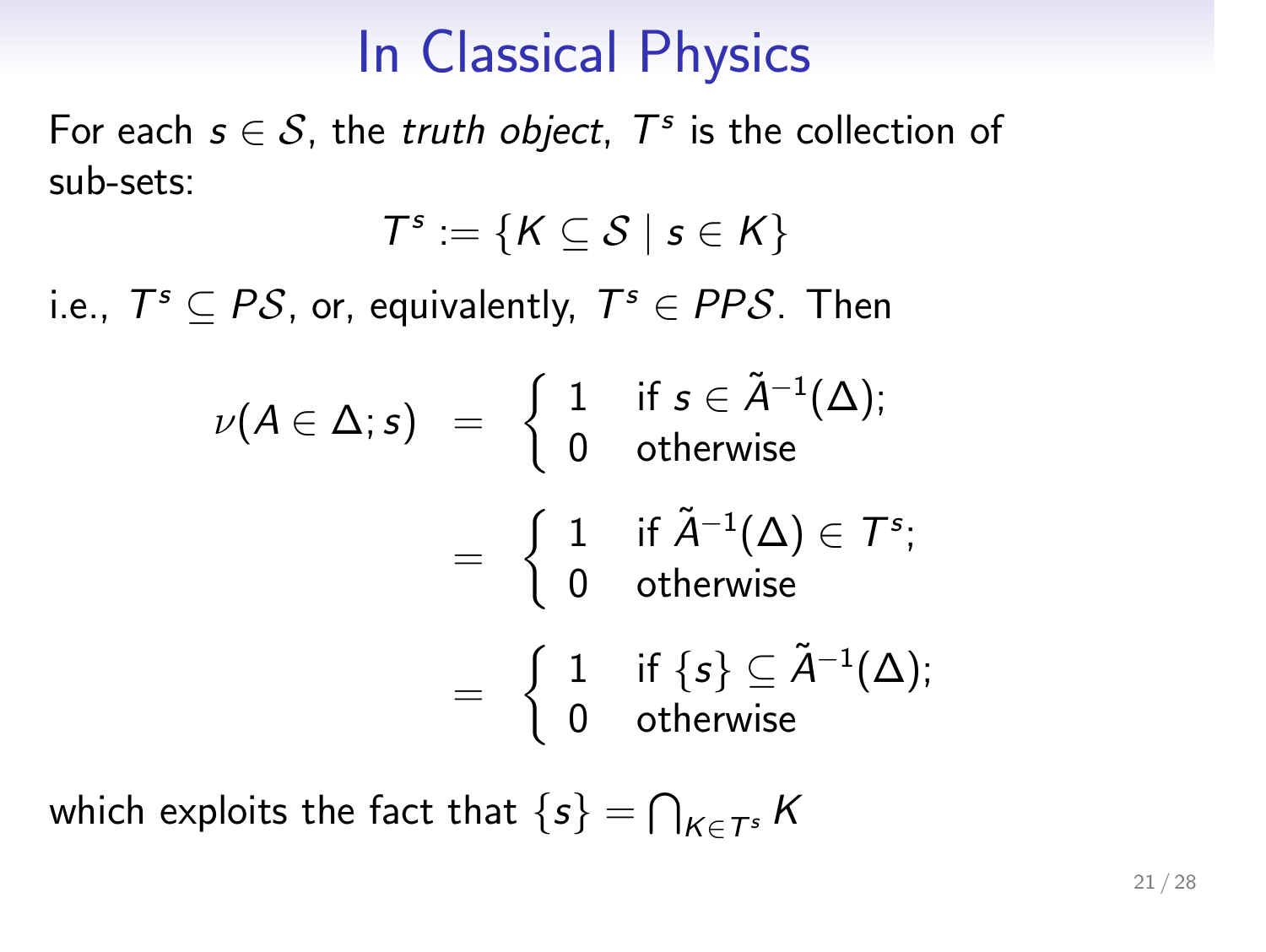### In a General Topos

**Version 1:** A truth object is  $\ulcorner \mathcal{T} \urcorner : 1_{\tau} \to PP\Sigma_{\phi,S}$ , a sub-object of  $P\Sigma_{\phi,S}$ . Then, if  $K \in \text{Sub}(\Sigma_{\phi,S})$ , the mathematical proposition " $K \in T$ " has truth value  $\nu(K \in T) \in \Gamma Ω_{\phi,S}.$ 

**Version 2:** A truth object is  $\ulcorner w \urcorner : 1_\tau \to P\Sigma_{\phi,S}$ , a sub-object of  $\Sigma_{\phi,S}$ . Then if  $K \in \text{Sub}(\Sigma_{\phi,S})$ , the mathematical proposition " $w \subseteq K$ " has truth value  $\nu(w \subseteq K) \in \Gamma \Omega_{\phi,S}$ .

To relate them we define

$$
\mathfrak{w}^{\mathcal{T}}:=\bigwedge_{K\in\mathcal{T}}K
$$

which is the topos analogue of  $\{s\} = \bigcap_{K \in \mathcal{T}^s} K$ .

We can think of  $w^T$  as being a 'pseudo-state' of the system.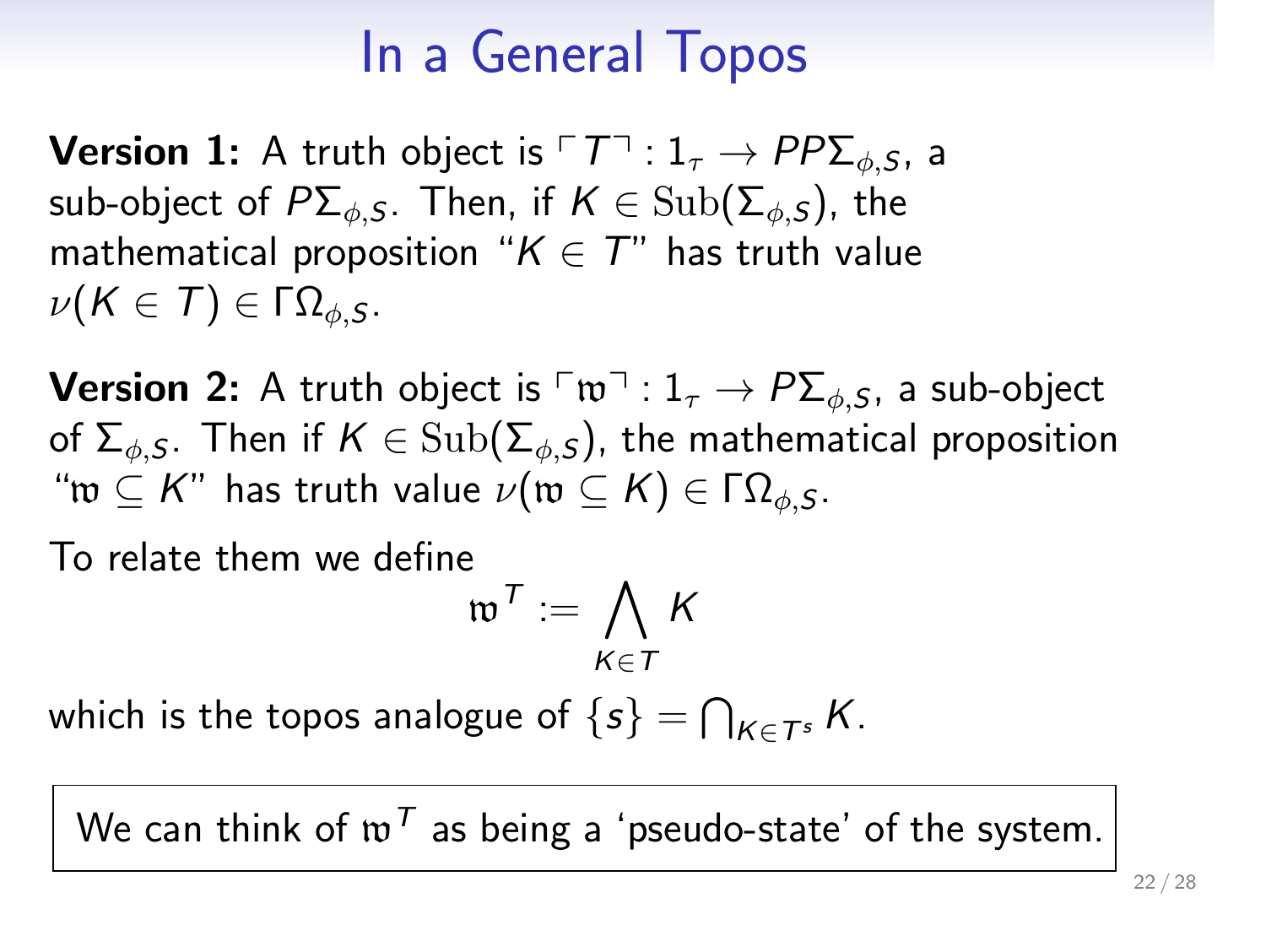# V. Formal Languages

There is a very elegant way of describing what we are doing. Namely, to construct a theory of a system  $S$  is equivalent to finding a *representation*,  $\phi$ , in a topos of a certain formal language,  $\mathcal{L}(S)$ , that is attached to S.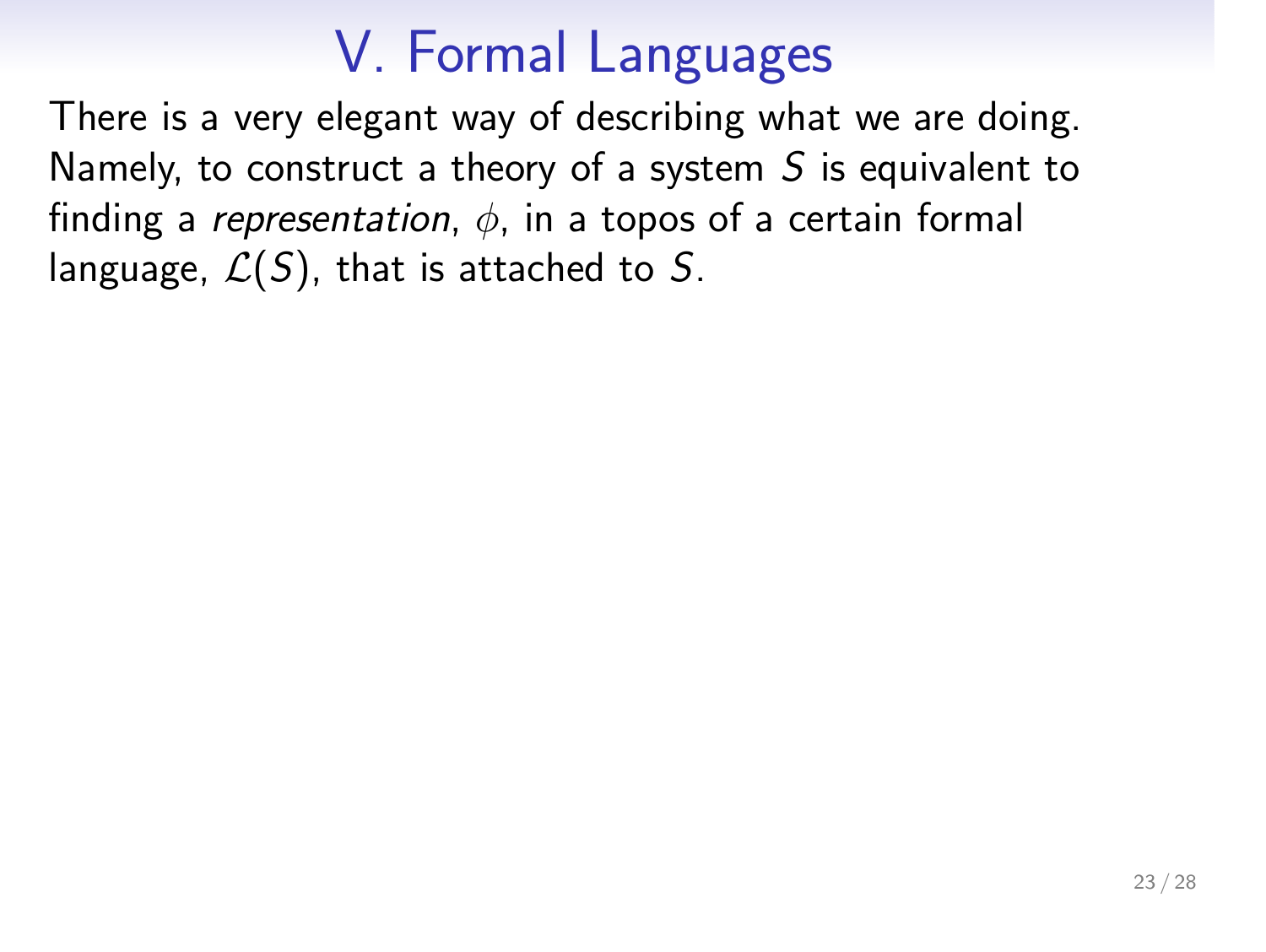## V. Formal Languages

There is a very elegant way of describing what we are doing. Namely, to construct a theory of a system  $S$  is equivalent to finding a representation,  $\phi$ , in a topos of a certain formal language,  $\mathcal{L}(S)$ , that is attached to S.

• The language,  $\mathcal{L}(S)$  depends on the physical system, S, but not on the theory type (classical, quantum,...). However, the representation does depend on theory type.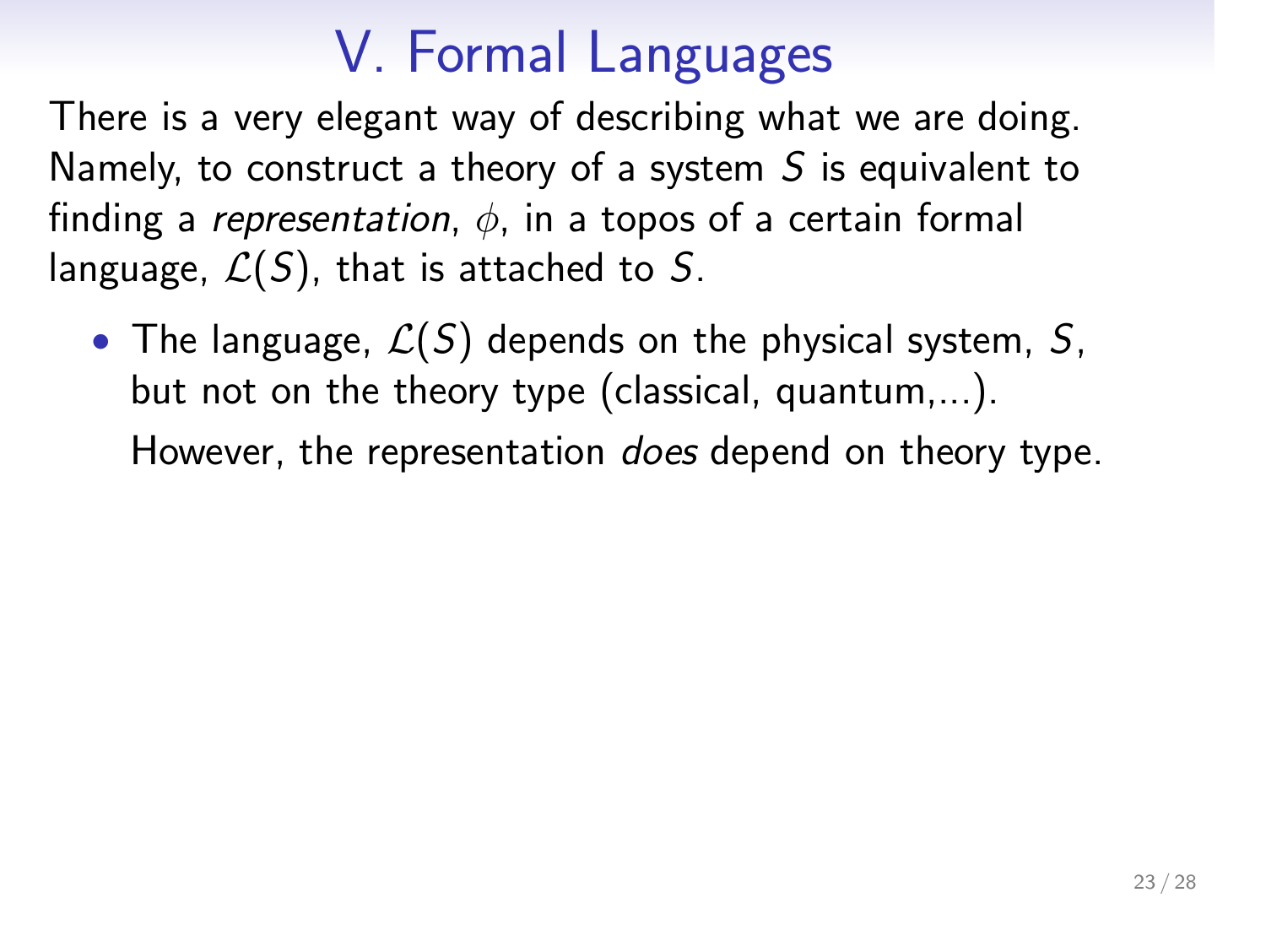## V. Formal Languages

There is a very elegant way of describing what we are doing. Namely, to construct a theory of a system  $S$  is equivalent to finding a *representation*,  $\phi$ , in a topos of a certain formal language,  $\mathcal{L}(S)$ , that is attached to S.

- The language,  $\mathcal{L}(S)$  depends on the physical system, S, but not on the theory type (classical, quantum,...). However, the representation does depend on theory type.
- The language includes axioms for an intuitionistic logic.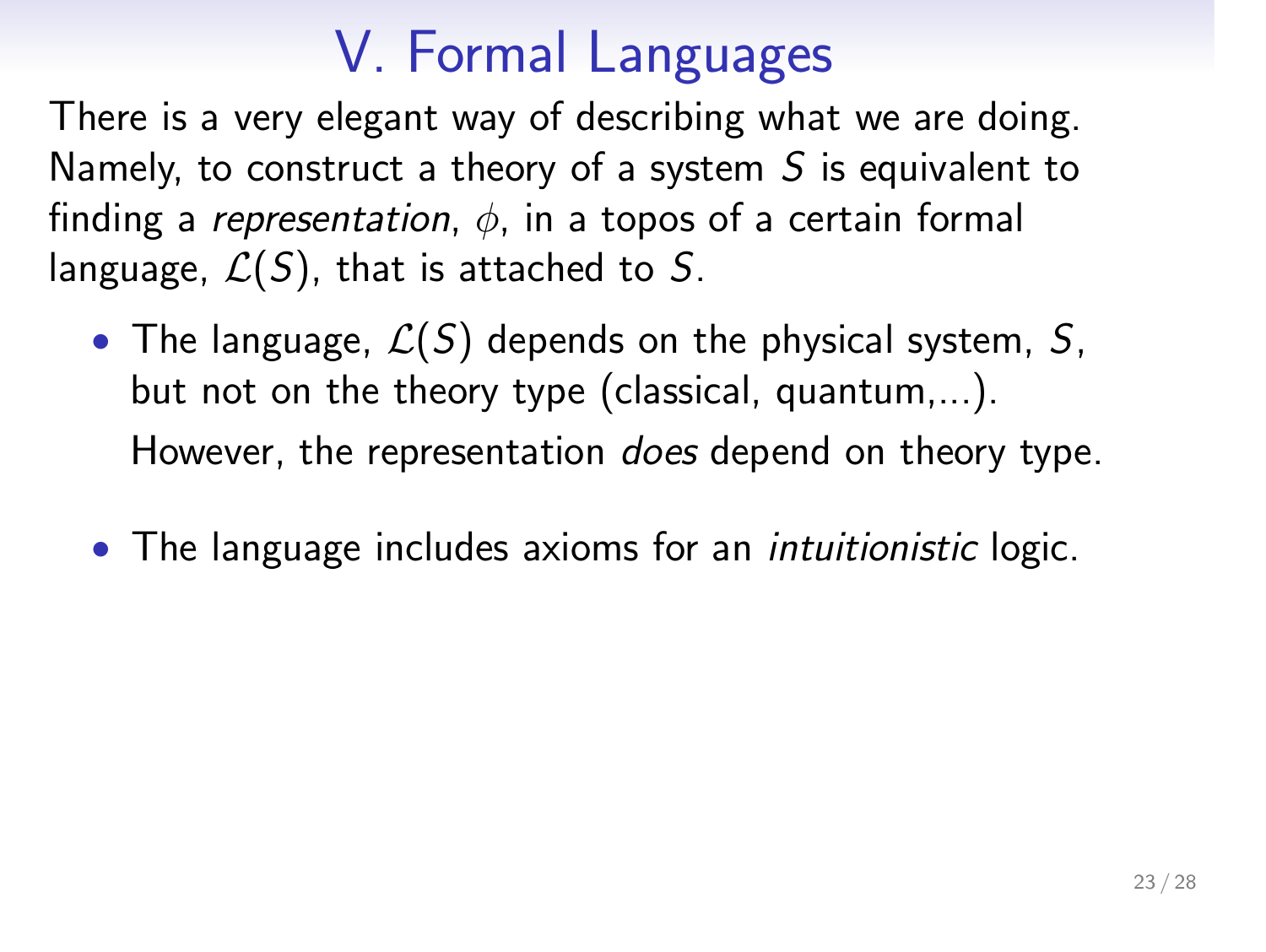# V. Formal Languages

There is a very elegant way of describing what we are doing. Namely, to construct a theory of a system  $S$  is equivalent to finding a *representation*,  $\phi$ , in a topos of a certain formal language,  $\mathcal{L}(S)$ , that is attached to S.

- The language,  $\mathcal{L}(S)$  depends on the physical system, S, but not on the theory type (classical, quantum,...). However, the representation does depend on theory type.
- The language includes axioms for an intuitionistic logic.

Equivalently, we construct a *translation* of  $\mathcal{L}(S)$  into the internal language of the topos.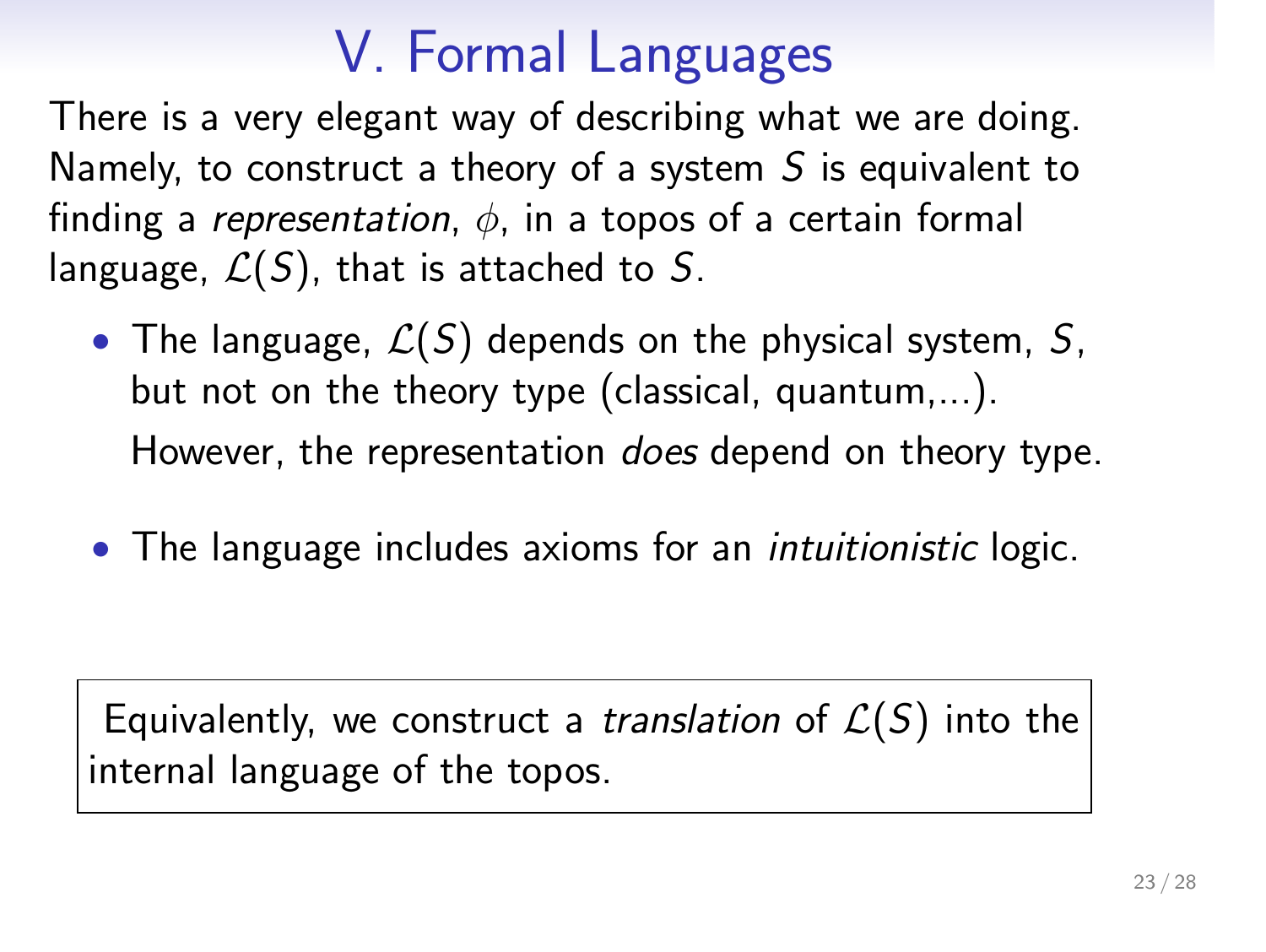# The Language  $\mathcal{L}(S)$

The language  $\mathcal{L}(S)$  of a system S is typed. It includes:

- A symbol  $\Sigma$ : the linguistic precursor of the state object.
- A symbol  $\mathcal{R}$ : the linguistic precursor of the quantity-value object.
- A set,  $F_{\mathcal{L}(S)}(\Sigma, \mathcal{R})$  of 'function symbols'  $A: \Sigma \to \mathcal{R}$ : the linguistic precursors of physical quantities.
- A symbol  $\Omega$ : the linguistic precursor of the sub-object classifier.
- A 'set builder'  $\{\tilde{x} \mid \omega\}$ . This is a term of type PT, where  $\tilde{x}$  is a variable of type T, and  $\omega$  is a term of type  $\Omega$ .
- May also include symbols for space/time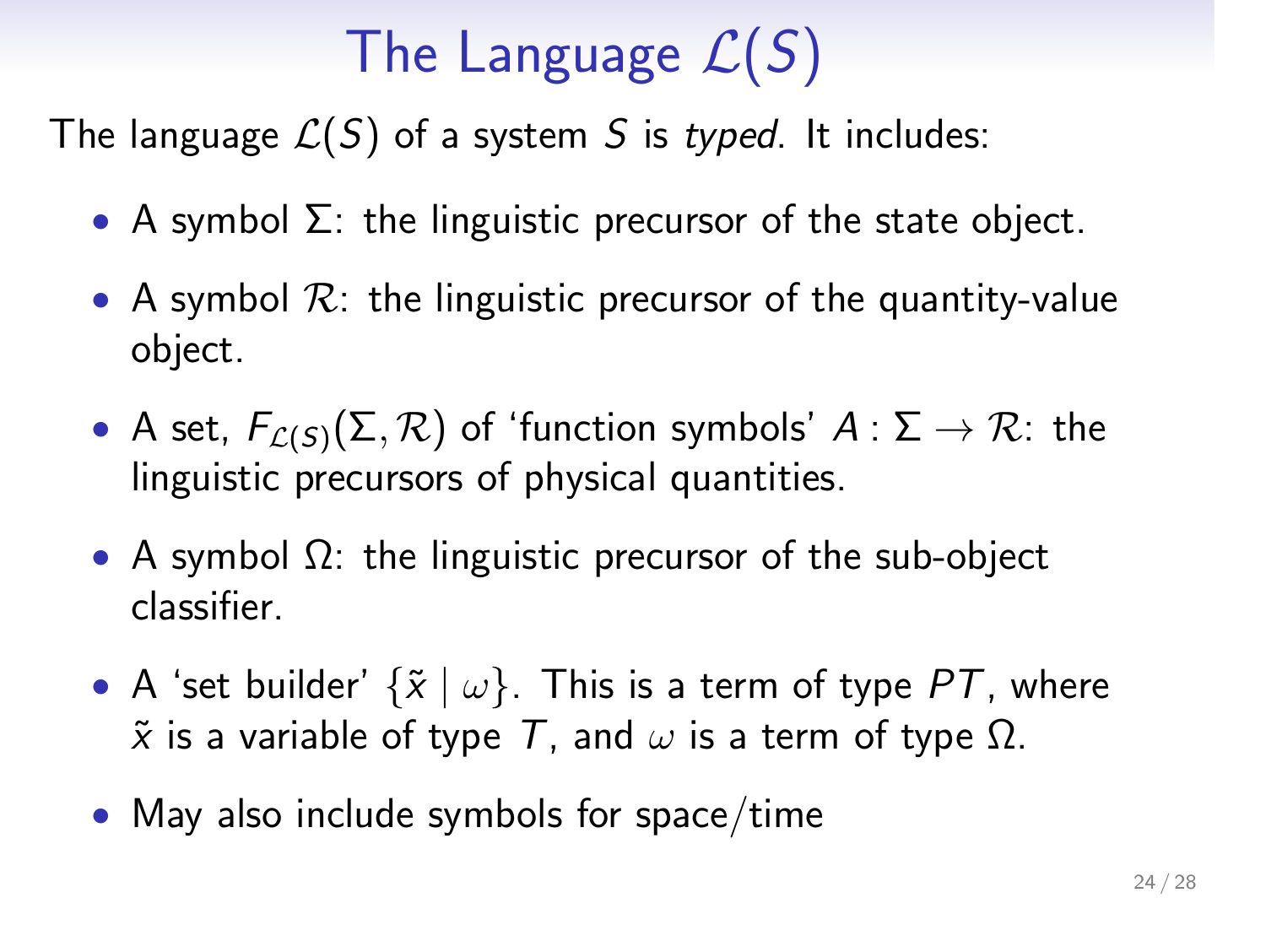# Representing the Language  $\mathcal{L}(S)$

Next step: find a representation of  $\mathcal{L}(S)$  in a suitable topos.

**A classical theory of S:** The representation  $\sigma$  is:

- The topos  $\tau_{\sigma}(S)$  is Sets.
- Σ is represented by a symplectic manifold  $\Sigma_{\sigma,S}$  (was  $S$ ).
- R is represented by the real numbers  $\mathbb{R}$ ; i.e.,  $\mathcal{R}_{\sigma,S} := \mathbb{R}$ .
- The function symbols  $A : \Sigma \to \mathcal{R}$  become functions  $A_{\sigma,S} : \Sigma_{\sigma,S} \rightarrow \mathbb{R}$  (was  $\tilde{A}$ )
- $\Omega$  is represented by the set  $\{0,1\}$  of truth values.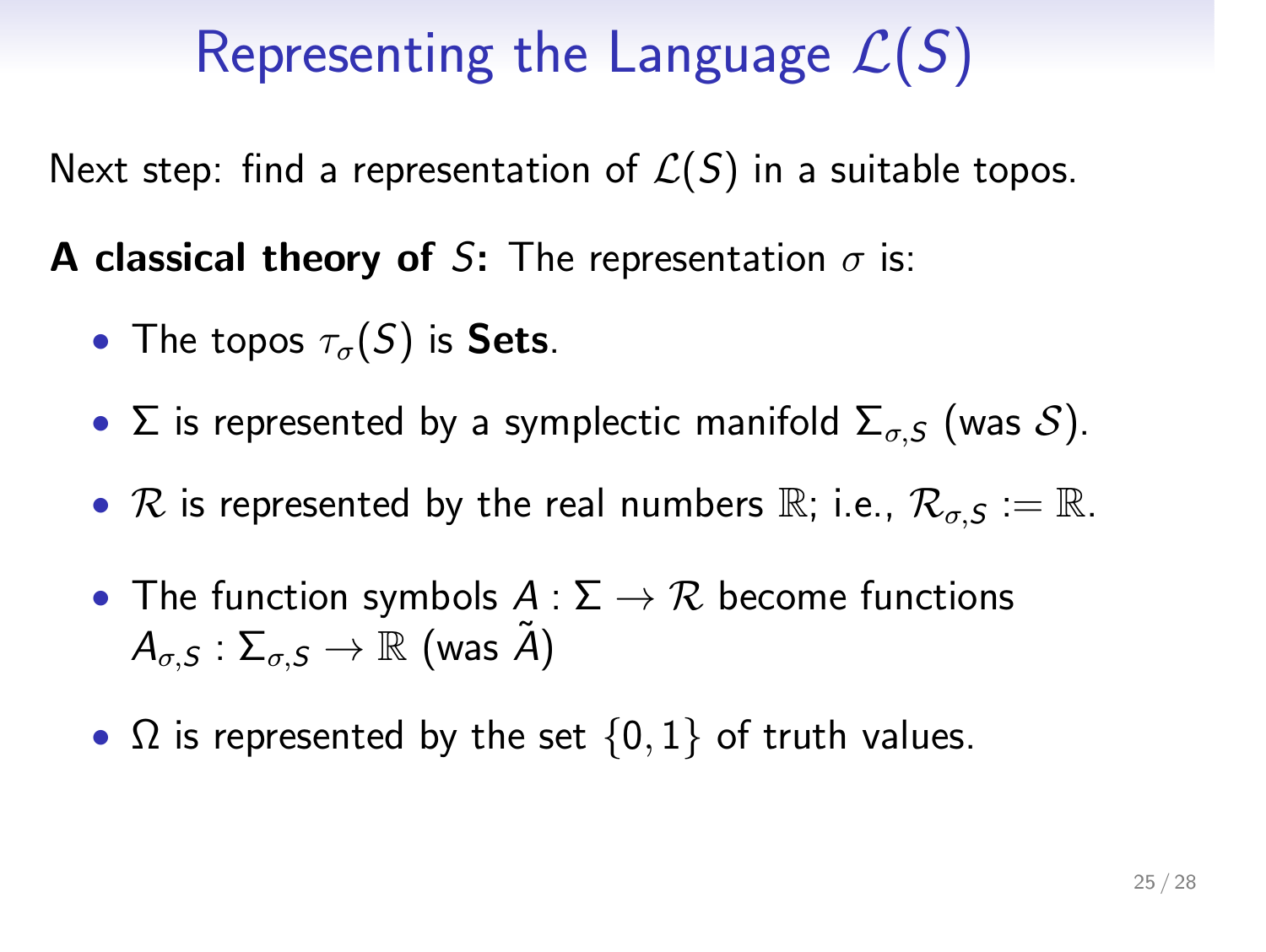## The Topos of Quantum Theory

- We focus on the intrinsic *contextuality* implied by the Kocken-Specher theorem.
- In standard theory, we can potentially assign 'actual values' only to members of a commuting set of operators.

This is used in modal interpretations: for example, Bohm.

We think of such a set as a *context*, in which to view the system. A context is a 'classical snapshot', or 'world-view'.

• We want to consider all contexts at once! A theory of 'many world-views'.

This motivates considering the topos of presheaves over the category of abelian subalgebras of  $\mathcal{B}(\mathcal{H})$ : a poset under the operation of sub-algebra inclusion.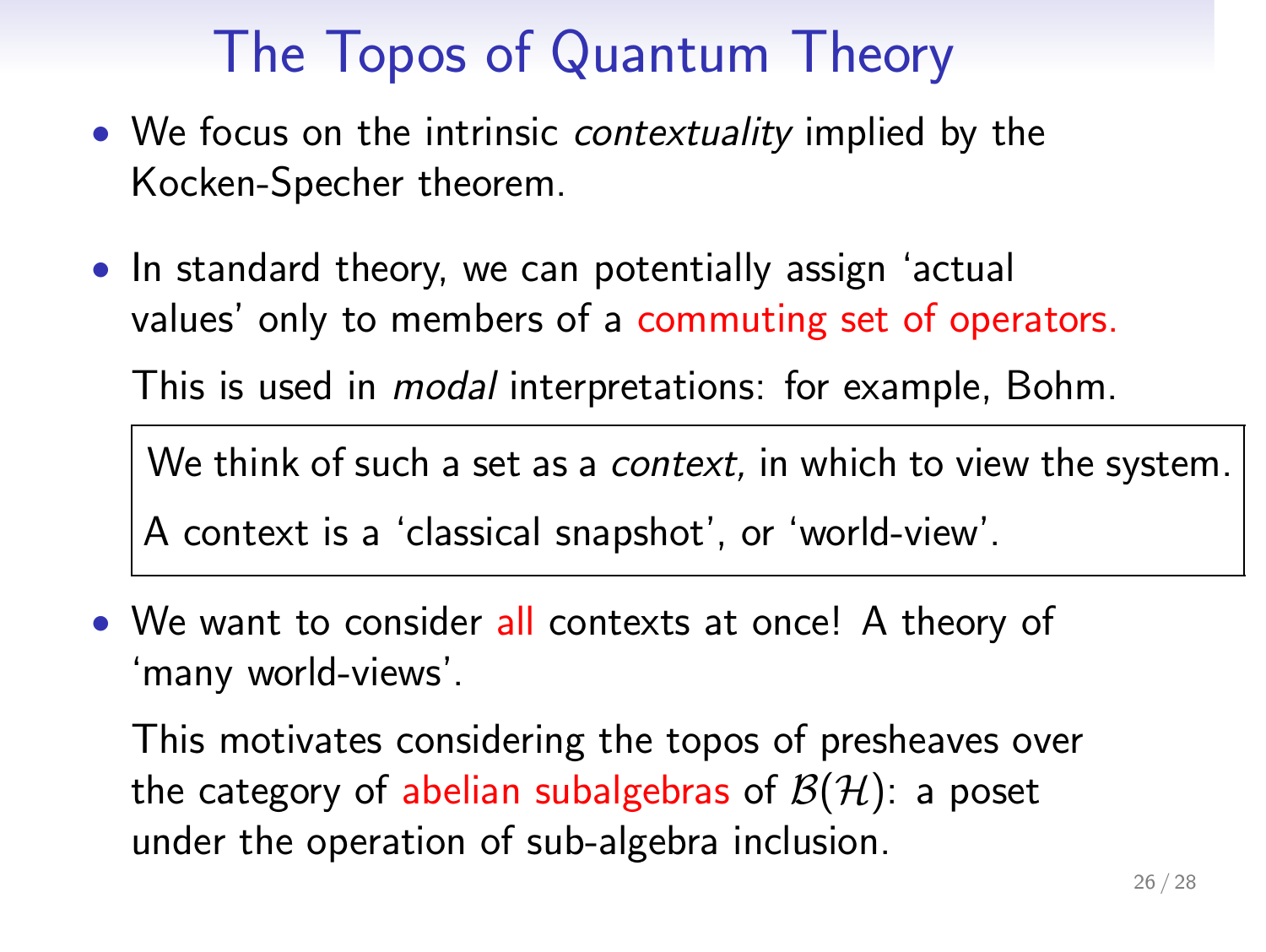#### related QT Formulation of theories of physics Introducing topoi Introducing formal languages Conclusions

The state object that represents symbol  $\Sigma$  is the 'spectral presheaf  $\Sigma$ . For each abelian subalgebra V,  $\Sigma(V)$  is the spectrum of  $V$ .

> The K-S theorem is equivalent to the statement that  $\Sigma$  has no global elements.

- $\Sigma$  replaces the (non-existent) state space
- A proposition represented by a projector  $\hat{P}$  in QT is mapped to a sub-object  $\delta(\hat{P})$  of  $\Sigma$ : 'daseinisation'.
- The quantity-value symbol  $R$  is represented by a presheaf  $R$ . This is not the real-number object in the topos.
- Physical quantities: arrows  $\breve{A} : \underline{\Sigma} \to \underline{\mathcal{R}}$ . Constructed from the Gel'fand transforms of the spectra in  $\Sigma$ .
- Each state  $|\psi\rangle$  gives a truth object  $\mathcal{I}^{|\psi\rangle}$ , and associated pseudo-state  $\underline{\mathbf{w}}^{|\psi\rangle} := \delta(|\psi\rangle\langle\psi|)$ .